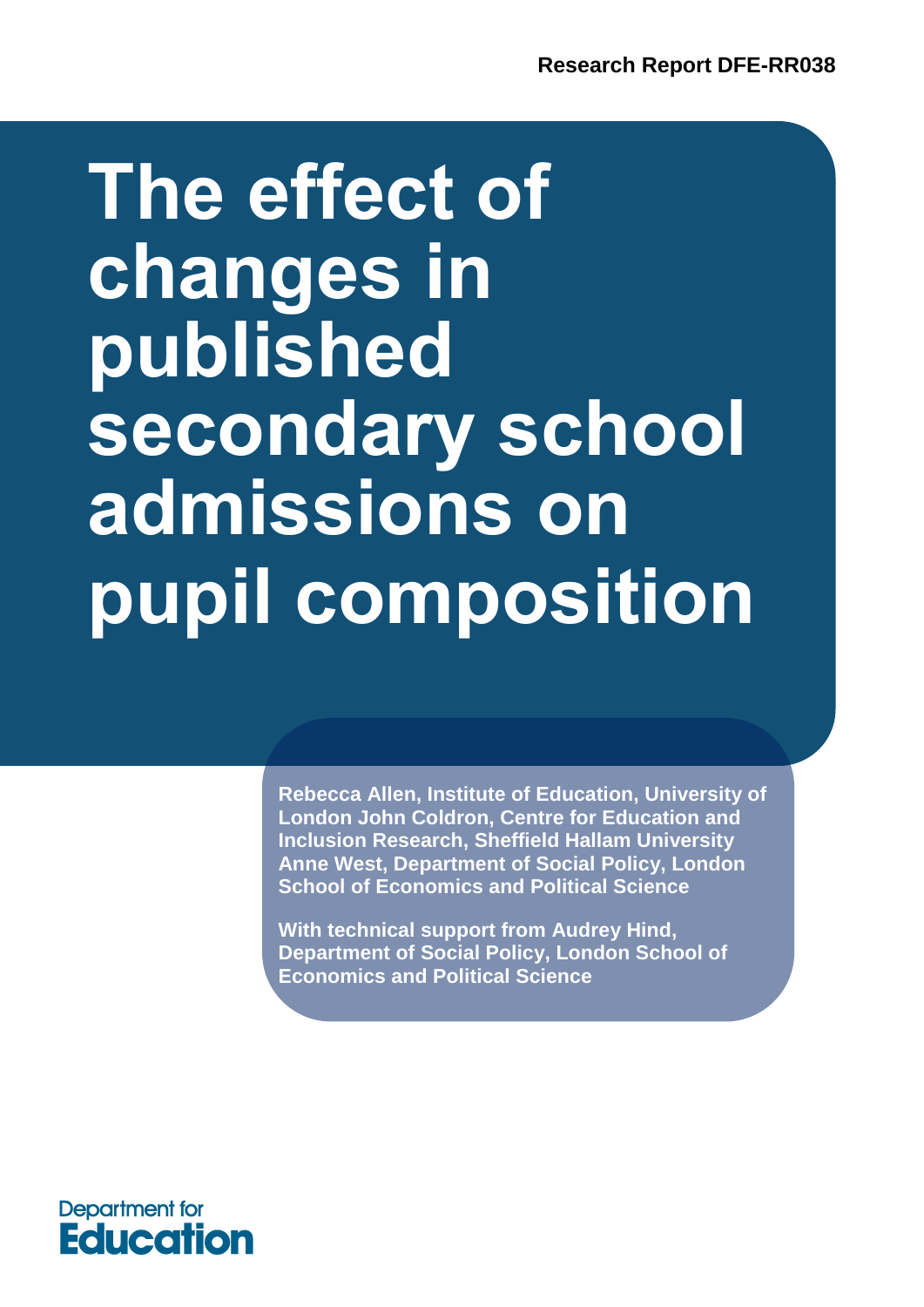This research report was written before the new UK Government took office on 11 May 2010. As a result the content may not reflect current Government policy and may make reference to the Department for Children, Schools and Families (DCSF) which has now been replaced by the Department for Education (DFE).

The views expressed in this report are the authors' and do not necessarily reflect those of the Department for Education.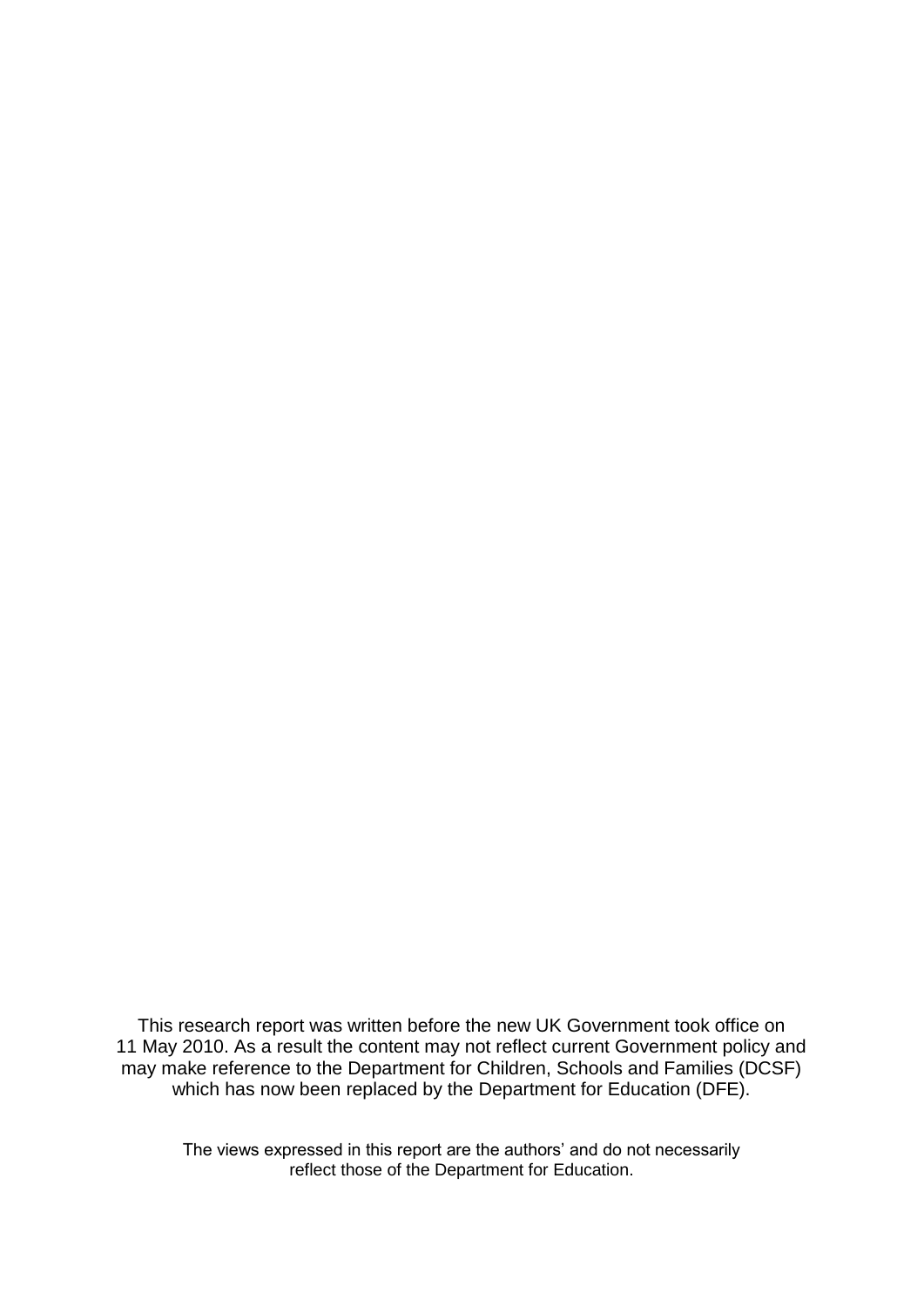# **Contents**

| Association between schools with inadmissible criteria |  |
|--------------------------------------------------------|--|
|                                                        |  |
|                                                        |  |
|                                                        |  |
|                                                        |  |
|                                                        |  |
|                                                        |  |

John Coldron Centre for Education and Inclusion Research Sheffield Hallam University Unit 7 Science Park Howard Street Sheffield S1 1WB <www.shu.ac.uk/ceir>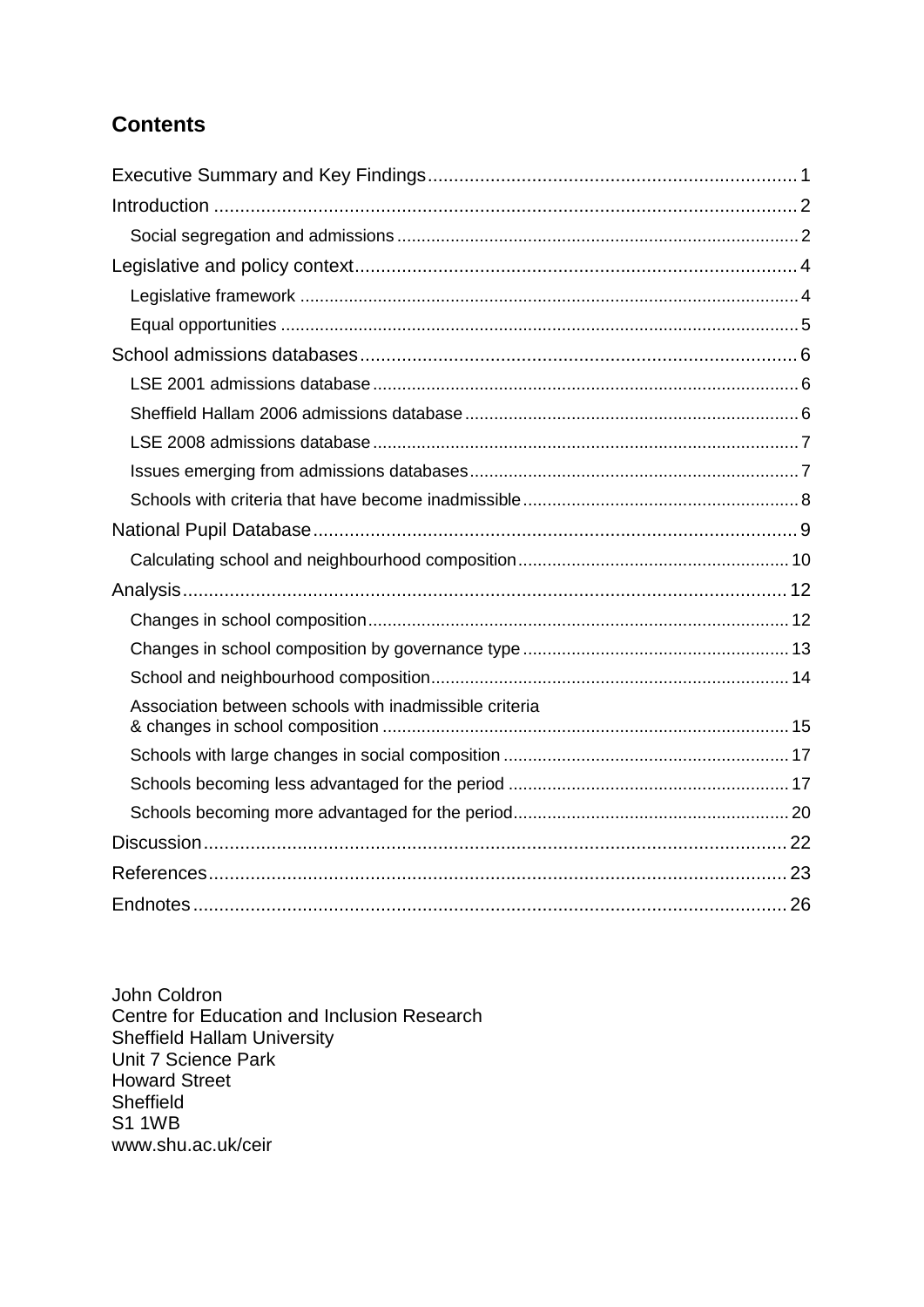# <span id="page-3-0"></span>**Executive Summary and Key Findings**

#### *Issue addressed by the research*

- Schools differ widely in the social composition of their intakes meaning that children from more affluent families tend to be educated separately from those less affluent.
- The children of poorer parents tend to go to schools that perform less well.
- This suggests that poorer parents may have unequal access to good schools partly because of covert and explicit selection by schools.
- For these reasons admissions have been increasingly subject to regulation by successive Codes.

#### *Aim of the research*

To investigate whether changes to the School Admissions Code in 2003 and 2007 concerning school admission arrangements have had any discernible effect on the social composition of English secondary schools.

#### *Method*

- The research links data from three surveys of secondary school admissions to all available years of the National Pupil Database (NPD).
- These surveys give us a snap-shot of arrangements in use prior to the 2003 Admissions Code, immediately following the implementation of the 2003 Code and following the implementation of the 2007 Code.
- We calculated changes in the free school meals eligibility (FSM), the school's prior attainment profile and the proportion of white British ethnicity pupils at the school for the years 2001/2 to 2009/10.
- Our analysis investigates the relationship between schools that used inadmissible admissions criteria and changes in school composition over the period of our analysis.

#### *Key Findings*

- The 2003 and 2007 School Admissions Codes appear to have been at least in part responsible for changes in social composition of pupils at schools with criteria and arrangements that were subsequently deemed inadmissible.
- These relationships still held once we had controlled for changes in neighbourhood composition.
- Contrary to expectations, school type was not strongly associated with change in composition.
- However, a significant number of the schools experiencing very large changes in composition were foundation or voluntary-aided and responsible for their own admissions.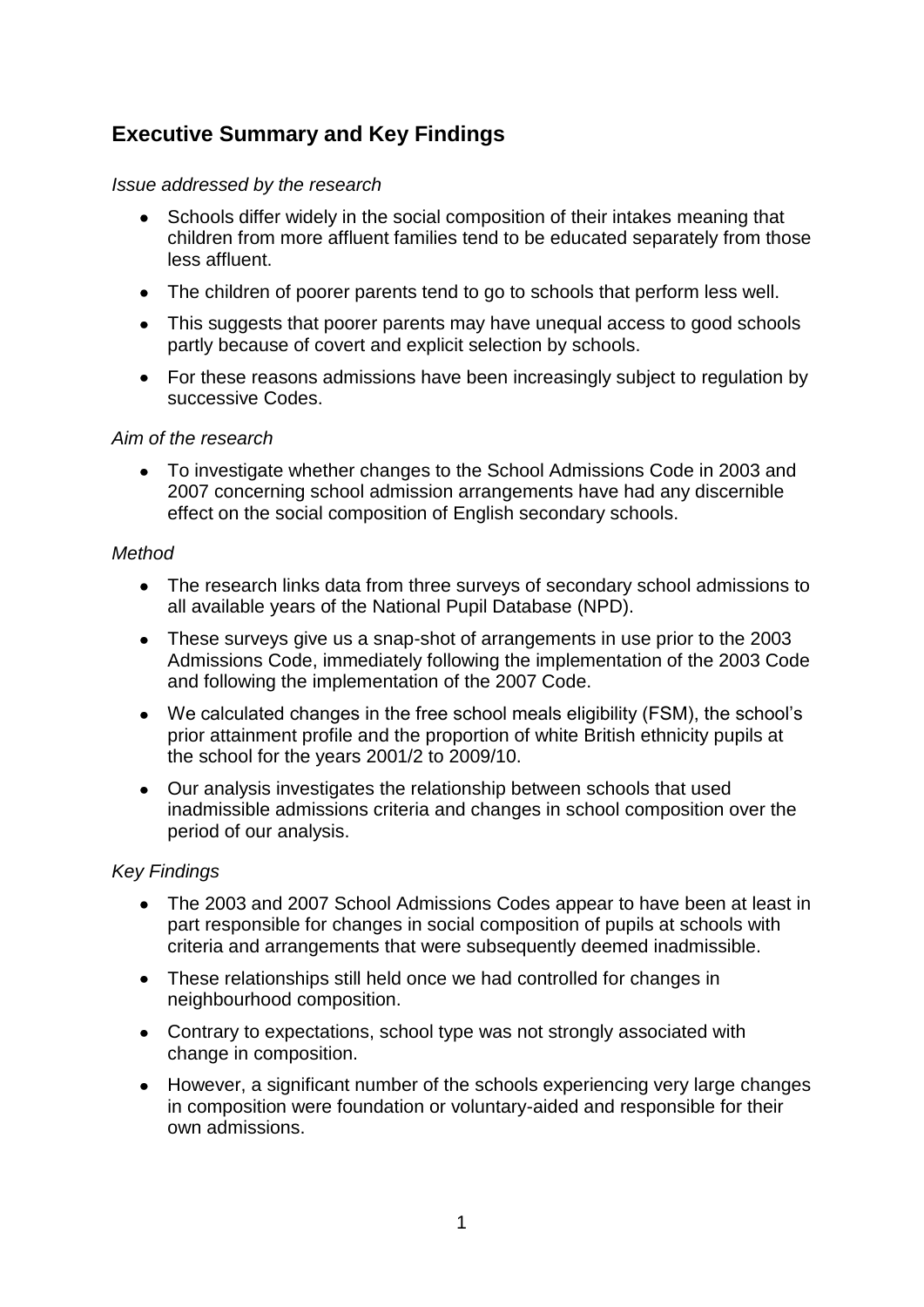## <span id="page-4-0"></span>**Introduction**

This research investigates whether changes to the School Admissions Code in 2003 and 2007 concerning school admission arrangements appear to have had direct effects on the published admissions policies and the social composition of particular schools. The effect of these changes in the Code have been indirectly captured by three surveys of school admissions brochures carried out by teams at the LSE (for 2001 and 2008 entry) and Sheffield Hallam University (for 2006 entry). Whilst changes in admissions have been described by researchers, to date these three databases of admissions policies and procedures have not been analysed alongside each other. Nor have they been combined with data relating to pupil characteristics. In this research we thus link the three survey databases of school admissions policies to pupil-level data contained in the National Pupil Database (NPD) in order to analyse changes in the social composition of year 7 intakes of pupils to secondary schools across England. In short, whilst generalised changes in admissions have been described by researchers, this is the first piece of research that investigates the specific effects that the Codes appear to have had on the social composition of individual schools over time.

#### **Social segregation and admissions**

In England, as in a number of other developed countries children from more affluent families tend to be educated separately from those less affluent. Jenkins *et al.* (2008) conclude that in terms of such social segregation England is a 'middleranking country'. In England the historic division between the maintained and private sectors with approximately seven percent of parents paying for private education is the most obvious manifestation, but state maintained schools of all types differ markedly in terms of the social and economic status of their intake (Sutton Trust 2006) and Jenkins *et al.* (2008) found it is the unevenness in social background in the state sector that mostly accounts for the social segregation of English schools. It is not unreasonable to take this as evidence of unequal access to 'good' schools. In addition there is evidence that more segregated education systems perform less well overall (OECD 2001, 2003).

The reasons for the social segregation of schooling are complex and deep rooted (Coldron *et al.,* 2010). Since the Education Act of 1980 and the Education Reform Act of 1988, successive governments have adopted parental choice and the development of a 'quasi-market' in school-based education (in England) as the preferred means for the general improvement of schools and enhancing the supply of high quality educational provision. Early studies suggested that the quasi-market reforms would cause the schooling system to become more segregated for three inter-related reasons: first, because parents from differing social backgrounds vary in how strongly they engage with the process of choice and how far they are able to negotiate the process; second, because parents from different social backgrounds appear to choose different schools on different criteria (including material resources available); and third, because schools, in response to market incentives, will look to select more socially advantaged pupils. In the case of schools, it has been argued that some such schools are more able and willing to do this than others partly because of differing admission arrangements. For example, it is possible for a school that interviews parents in order to determine their religious adherence also to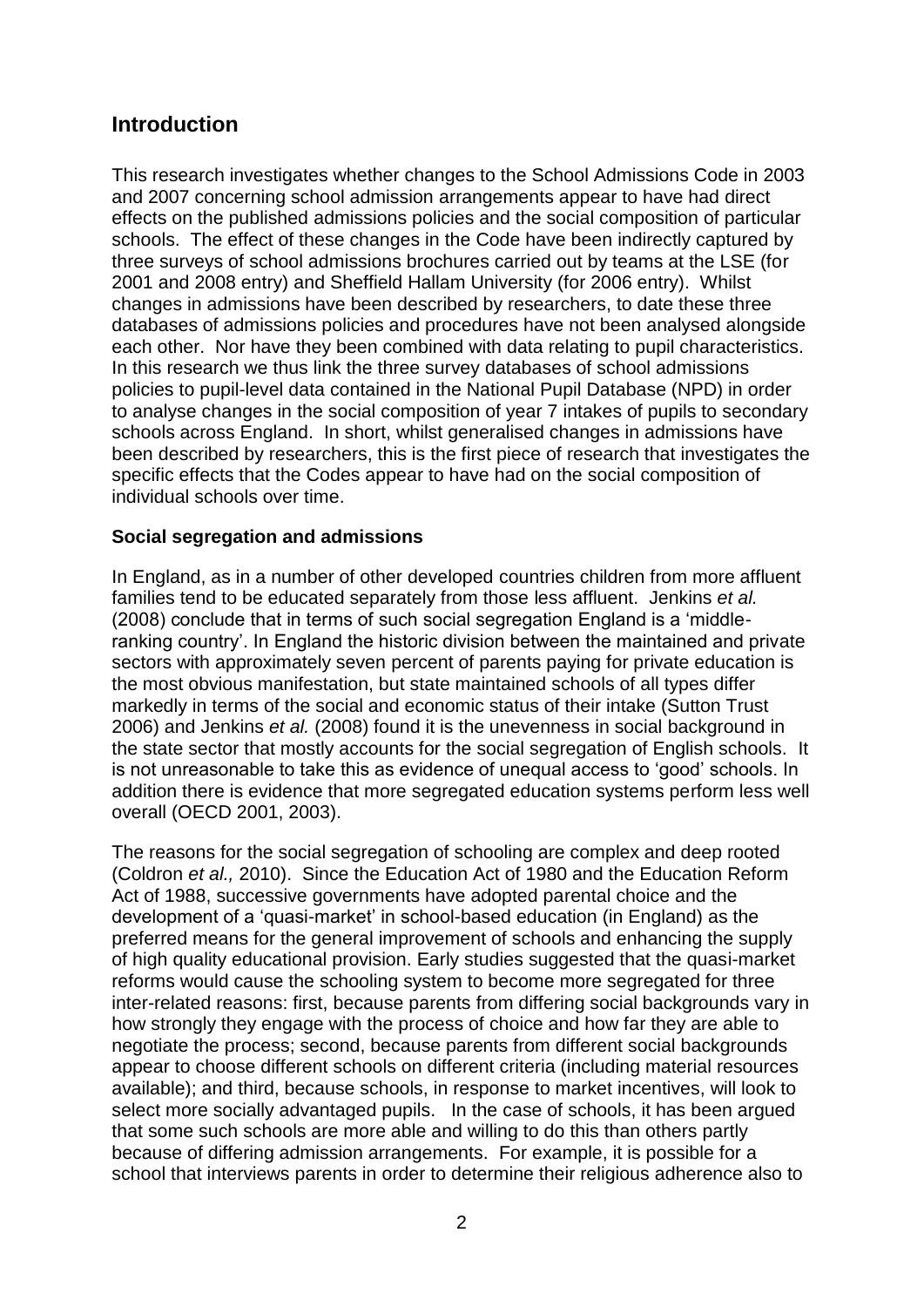use this to favour more socially advantaged parents. Admissions criteria may also be used to deliberately discourage certain parents from applying to the school if they feel they are unlikely to meet the criteria. For example, the need to 'demonstrate' a commitment to the school or prove religious commitment through a marriage certificate could both discourage applications from some families.

Several studies have demonstrated that schools, particularly voluntary-aided and foundation schools, which control their own admissions have arrangements that offer the potential for social selection (West and Pennell 1997; Woods *et al.* 1998; West *et al.*, 2004; Coldron *et al.* 2008; West, 2006). Others have reported that local authorities where a larger proportion of schools are their own admission authorities also have above average school segregation and that both voluntary-aided and foundation schools are associated with a larger gap between the level of residential segregation and school segregation (Allen, 2007; Goldstein and Noden, 2003).

Early and more recent qualitative evidence and arguments that the introduction of market-like mechanisms into the process of school admissions is likely to increase segregation appeared strong, but subsequent quantitative studies did not find evidence of such an effect. Despite methodological disputes about the measurement of segregation, it is generally agreed that the unevenness in the distribution of free school meals (FSM) pupils across schools did not increase in the first decade following the 1988 Act (Gorard *et al.*, 2003; Allen and Vignoles, 2007). FSM segregation did appear to rise very slightly between 1999 and 2004, but the measure is very sensitive to changes in the economic cycle and so it would be unwise to attribute this rise to a change in education policy (Allen and Vignoles, 2007; Goldstein and Noden, 2003). Gibbons and Telhaj (2006) overcome the problems with the FSM measure by using the National Pupil Database (NPD) to show there is very little change in ability segregation between 1996 and 2002.

Nevertheless policy makers over the last decade have been persuaded of a dysfunction in the education market and of the need for regulation as opposed to guidance to prevent schools covertly selecting more advantaged students. As a result the regulatory machinery has been progressively strengthened. It has evolved between 1999 and 2009 through five codes of practice governing what arrangements admission authorities can put in place (DfEE, 1999; DfES 2003; DCSF 2007; DCSF 2009; DCSF, 2010). In addition the Office of the Schools Adjudicator has been created with powers to monitor and require compliance with the Code and Admission Forums are required to scrutinise all local admission arrangements. The key question this research seeks to answer is whether there has been any change in the composition of schools that might be attributed to the greater regulation of admissions.

The 2006 Education and Inspections Act introduced much stronger provisions on admissions, including the prohibition of pre-admission interviews, and the 2007 Admissions Code made mandatory certain provisions that had previously been 'guidance'. It also introduced a duty to '[promote' equity.](#page-28-0)<sup>i</sup> The work reported here focuses on the effects of some of these regulations governing admissions arrangements.

While the provisions of the 2006 Act predominantly addressed concerns with the behaviour of providers it also intended to address problems assumed to be hindering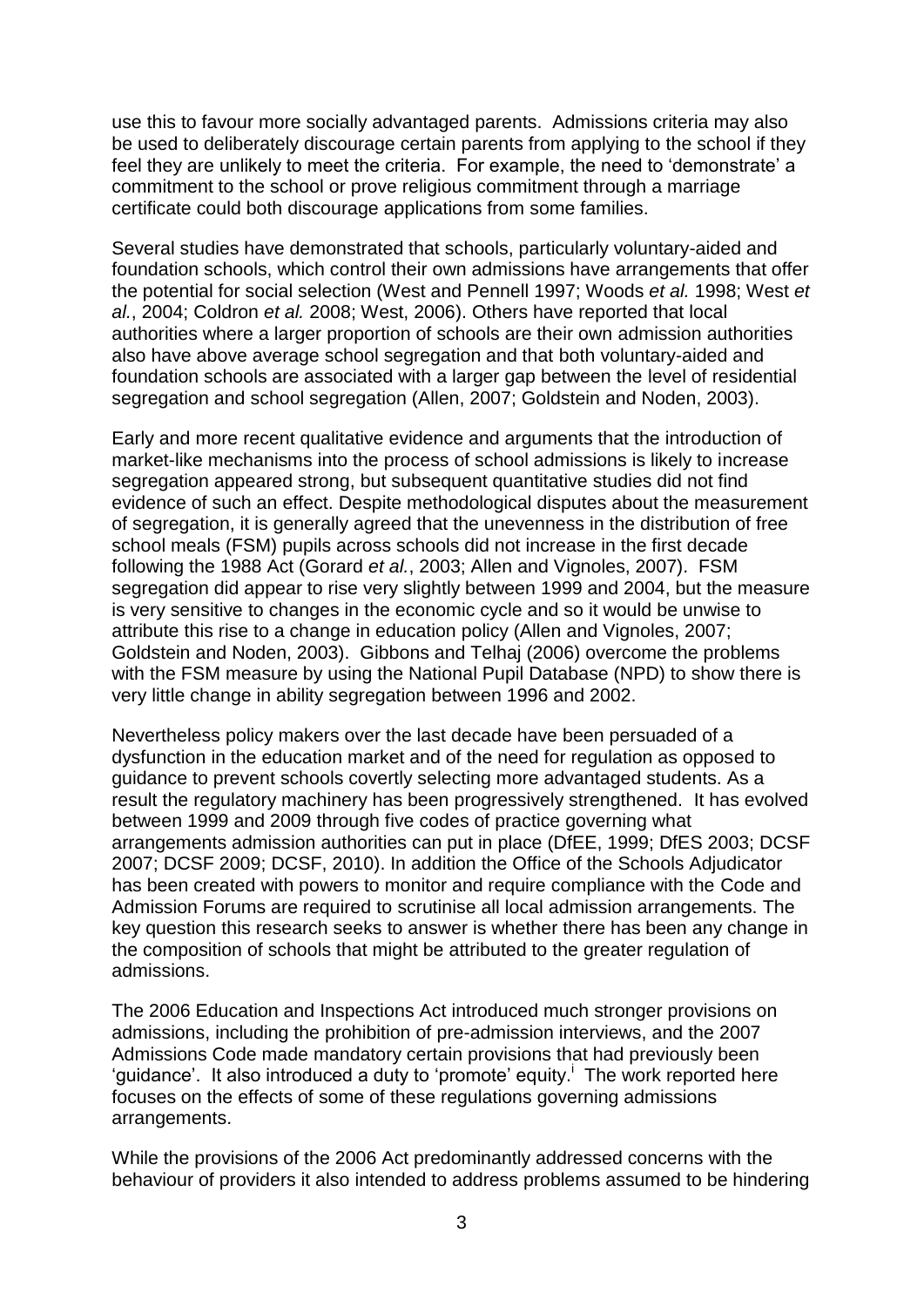<span id="page-6-0"></span>choice for poorer and less well educated parents. For example, it outlawed payments associated with admissions and restrictions on the costs of uniforms; provided more subsidy for poorer parents to meet the costs of travel to more distant schools; and required LAs to offer advice on school admissions. It is possible that these measures could also have affected the social composition of schools making it more difficult to assess the independent effect of changes to admission criteria. We are not aware (as at June 2010) of any evaluation of the effects of the regulations on the costs of uniforms, nor on the changes to travel subsidies. We cannot therefore gauge how far they did or did not contribute to any observed changes to school intakes. In the case of Choice Advice (the most common way in which advice was offered) there has been a full evaluation, which found that the proportion of poorer parents gaining access to high performing schools as a result of contact with a choice adviser was extremely small and would not have significantly affected the intake of any one school in an area (Stiell *et al.,* [2008\).](#page-28-0)<sup>ii</sup> Unlike regulations on uniform, travel and choice advice, admission arrangements directly affect the *relative* ease of access of schools in an area and are likely therefore to have a bigger impact.

It is important to stress that the research reported here is underpinned by the Codes in operation between 1999 and 2007. The 2009 and 2010 Codes did not come into force until 10 February 2009 and 10 February 2010 respectively.

## **Legislative and policy context**

The 1998 School Standards and Framework Act established a new legal framework for school admissions. Two key mechanisms were introduced: a Code of Practice on School Admissions and the Office of the Schools Adjudicator. Schools Adjudicators have a specific role in determining objections to admission arrangements.

Parents/carers must be allowed to express a minimum of three preferences for publicly-funded secondary schools for their child, generally at the age of 11 years when they move from primary to secondary school (see DfES, 2007). They are required to complete a 'common application form' provided by and returned to their local authority. Some schools are permitted to seek additional information about prospective pupils, by asking parents/carers to complete supplementary information forms (SIFs). If there are fewer applicants than places available at a particular school, all those expressing a preference must be offered a place for their [child.](#page-28-0)<sup>iii</sup> If there are more applicants than places available, the school's published oversubscription criteria are used to determine which children are offered a place.

#### **Legislative framework**

Admission authorities (the local authority or the school, in the case of schools responsible for their own admissions) must comply with the law, but until 2007 they were only required to 'have regard to' the guidance given in the School Admissions Code; having done so, they were able to set admissions criteria that did not comply with the Code as long as they had good reasons for their actions (House of Commons Education and Skills Committee, 2004).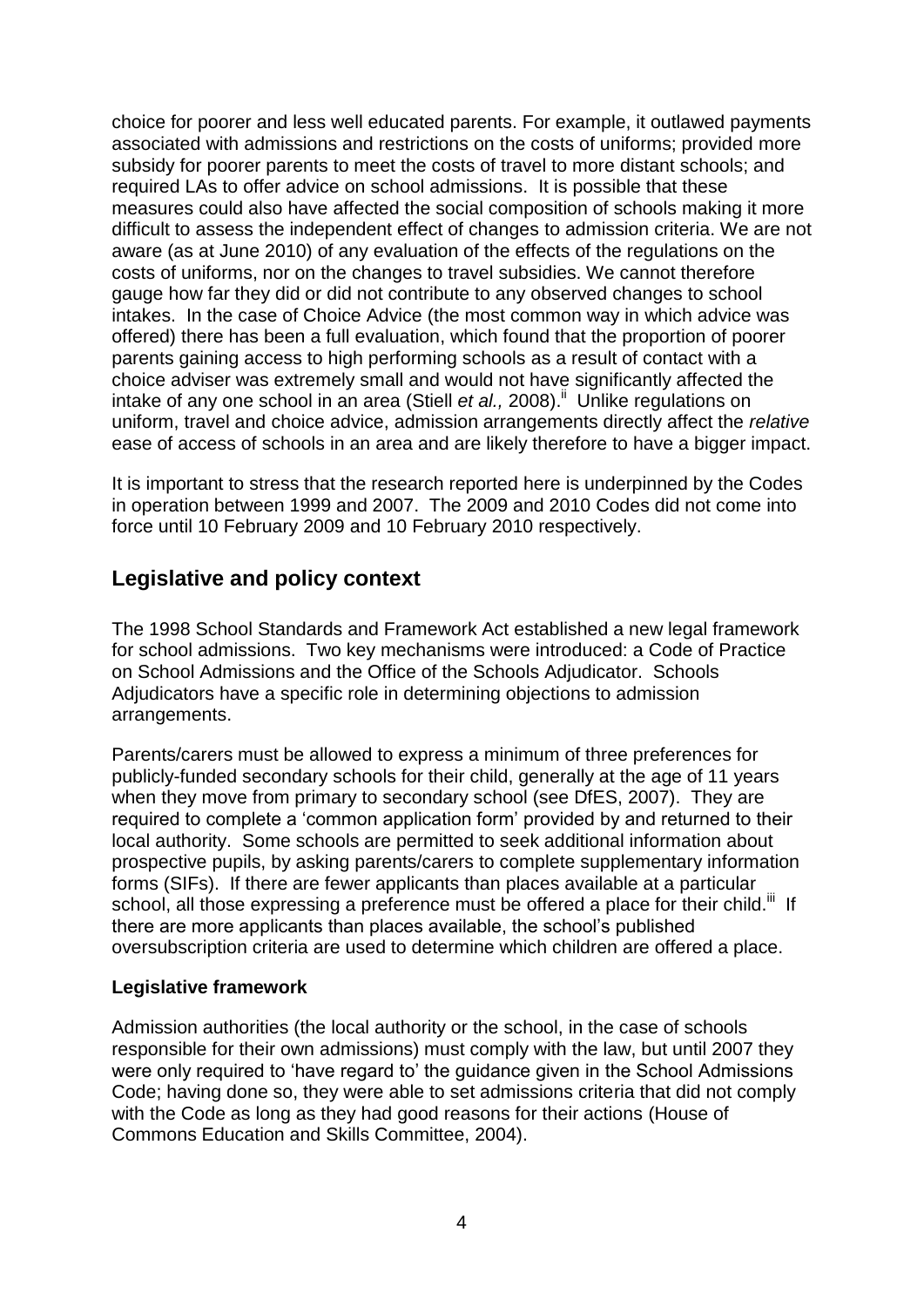<span id="page-7-0"></span>The first Code came into force on 1 April 1999 (DfEE, 1999) and applied to arrangements leading to admissions from September 2000. This noted that admission authorities had 'a fairly wide discretion to determine their own oversubscription criteria provided these criteria are objective, fair, compatible with admissions and equal opportunities legislation' (1999, para. 5.2). The general guidance was broadly similar in the second Code (DfES, 2003). Further changes followed the Education and Inspections Act 2006 which prohibited interviews to determine whether an applicant is to be admitted to a school (see DfES, 2007, 1.46). Also in 2006, the Education (Admission of Looked After Children) (England) Regulations were introduced requiring an admission authority to give 'first priority in its oversubscription criteria to all relevant looked after children' (s 3). The third School Admissions Code (DfES, 2007) which came into force in February 2007, and applied to admissions from September 2008, differed from the previous Codes in that there were certain provisions that were mandatory and certain practices that were not to be used (see West *et al.*, 2011).

#### **Equal opportunities**

The first Code (DfEE, 1999) noted that in light of the Sex Discrimination Act 1975 and the Race Relations Act 1976 'admission authorities should consider the possible impact, direct or indirect, on equal opportunities of their proposed oversubscription criteria' (para 5.7). The second Code (DfES, 2003) reiterated these points and also noted that criteria such as giving preference to children whose siblings had previously attended the school, or with parents in specific occupations (such as teachers) could disadvantage certain individuals who had recently moved into the area. The third Code (DfES, 2007) had a mandatory requirement in relation to 'fair access' and also noted that admission authorities and governing bodies should adopt admission arrangements actively promoting equity. It was noted that random allocation could be 'good practice' as it 'can widen access to schools for those unable to afford to buy houses near to favoured schools and create greater social equity' (DfES, 2007, para 2.28).

Reference was also made to pupil ability banding 'used by some admission authorities to ensure that their intake includes a proportionate spread of children of different abilities' (DfES, 2007, para 2.79). Banding is of different types: some is in relation to individual schools, some in relation to two or more schools and some across a local authority area (DfES, 2007; see also West, 2005; Allen and West, 2009).

The second Code (DfES, 2003) made explicit reference to 'looked after' children, a particularly disadvantaged group. It recommended that admission authorities give looked after children 'top priority' in their oversubscription criteria (para. 7.22). The third Code (DfES, 2007) strengthened this stating that, in line with regulations 'All admission authorities **must** give highest priority in their oversubscription criteria to these children' (para 2.7).

All Codes have addressed the admission of children with statements of special educational needs; this is underpinned by the Education Act 1996 and as stated in the third Code (DfES, 2007), this 'requires the governing bodies of all maintained schools to admit a child with a statement of special educational needs that names their school' (para 1.50). 'This is not an oversubscription criterion; schools must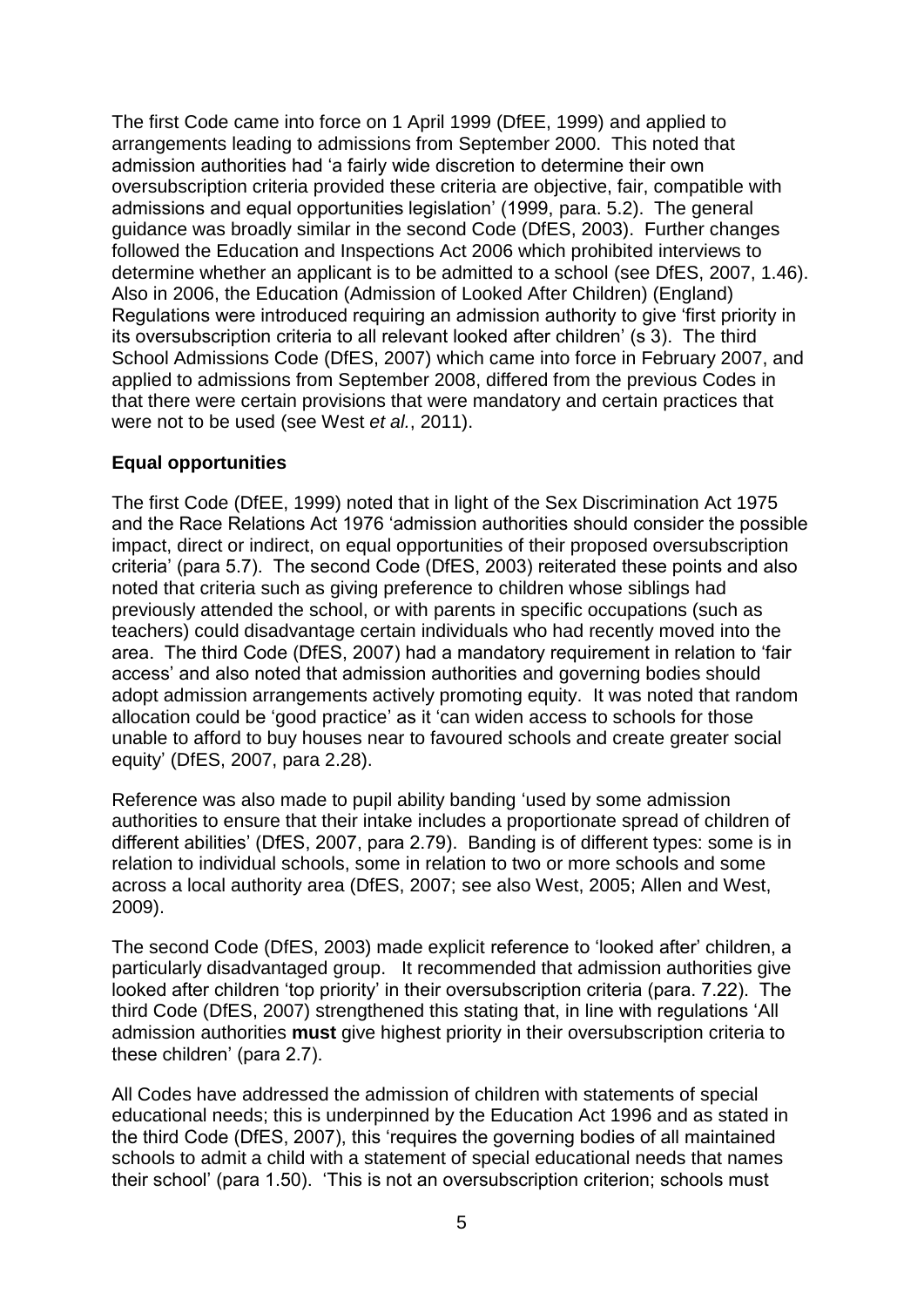<span id="page-8-0"></span>admit such children whether they have places or not' (DfES, 2007, para 2.6). The admission of children with statements of special educational needs is thus carried out differently from that of others.

## **School admissions databases**

This research links data from three surveys of secondary school admissions to all available years of the National Pupil Database (NPD). Rather fortuitously, the timings of the only three surveys of school admissions that exist give us a snap-shot of policies that were in use prior to the 2003 Admissions Code, immediately following the implementation of the 2003 Code and following the implementation of the 2006 Code.

## **LSE 2001 admissions database**

The LSE database of secondary school admissions policies for September 2001 entry was funded by the LSE and carried out in cooperation with the Research and Information on State Education (RISE) Trust. This has been described and analysed elsewhere (e.g. West and Hind, 2003; West *et al.*, 2004; Allen and West, 2009).

The research involved setting up a database of admissions criteria to individual state-funded secondary (or high) schools in [September 2001.](#page-28-0)<sup>iv</sup> Data were collated for the majority (95%) of secondary schools in England (N=3013) (15 city technology colleges, officially classified as 'independent' were excluded). Data were obtained from local authority (LA) brochures and from individual admission authorities (voluntary-aided and foundation schools) where information was not provided in brochures. The missing schools were foundation/voluntary-aided schools that were not included in brochures and did not provide information when asked for details (West *et al.*, 2004).

## **Sheffield Hallam 2006 admissions database**

The Sheffield Hallam study of secondary school admissions for the cohort entering in September 2006 was commissioned by the then Department for Children, Families and Schools (DCSF) and is reported in Coldron *et al.* (2008).

A database was created of the admission arrangements for all maintained schools from the 2006 composite prospectus sent to parents by each LA in England. Of the 148 local authorities that coordinated secondary applications we obtained the 2006 composite prospectus from 135 (91%). The 2006 prospectus was not available for the other 13 authorities (9%) and for these the 2007 prospectus was used. The research team wrote to all voluntary-aided and foundation schools and Academies requesting copies of their supplementary information forms (SIFs) or confirmation that they did not ask for further information: 67% of these schools responded.

The arrangements for a total of 3122 schools were analysed. This included all community, voluntary-controlled, voluntary-aided and foundation schools and academies (but not city technology colleges).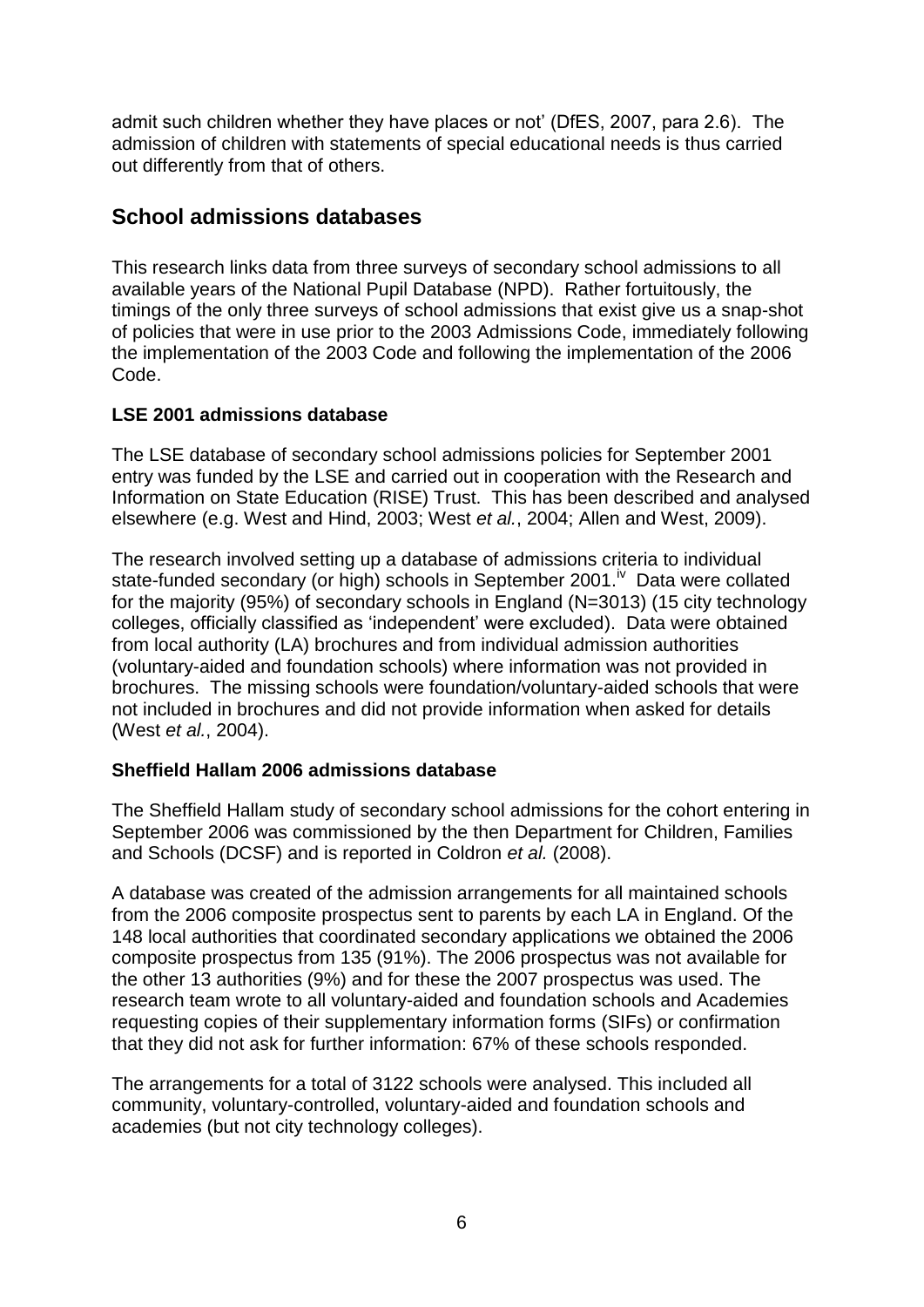#### <span id="page-9-0"></span>**LSE 2008 admissions database**

The LSE database of secondary school admissions policies for September 2008 entry was commissioned by RISE with financial support from the Esmee Fairbairn Foundation. It has been completed and published by RISE (West *et al.*, 2009). It contains detailed information on the types of admissions criteria currently in use by schools, and information regarding admissions procedures (see also West *et al.*, 2011).

Data on admissions criteria and practices for publicly-funded secondary schools for September 2008 were obtained from information provided by all the LAs in England with publicly-funded secondary schools. Although LAs had a statutory responsibility to publish these, in some cases inadequate information was provided about schools responsible for their own admissions (voluntary-aided, foundation and academies) so individual schools were contacted. A total of 3134 secondary schools were included in the sample, virtually all those in [England.](#page-28-0)  $\sqrt{ }$  Academies and city technology colleges were included given that the former are required to adhere to certain aspects of legislation and guidance (see also West *et al.*, 2009),

#### **Issues emerging from admissions databases**

Over the time period covered by the three surveys a number of highly significant changes took place. In 2001, it was found that a significant minority of secondary schools, in the main those that are responsible for their own admissions, used a variety of criteria that appeared to be designed to select in certain groups of pupils: these included giving priority to the children of employees, of former pupils and with a family connection to the school (11%); and selecting a proportion of children on the basis of aptitude/ability in a subject area(s) (3%) (West *et al.*, 2004).

In 2006, admissions were better regulated than in 2001 (Coldron *et al.*, 2008). However, some schools, in particular voluntary-aided schools, were less compliant than other types of school with the second School Admissions Code (DfES, 2003) and were more likely to select covertly than community schools. They also found that there had been an increase (from less than 1% to 4%) in the proportion of schools selecting 10% of their intake on the basis of aptitude. Voluntary-aided and foundation schools were more likely to select in this way than community or voluntary-controlled schools. In relation to children in care, two thirds of schools had this as a high priority but nearly a quarter did not mention it as a criterion. More than half of the schools included medical/social need in their oversubscription criteria: but foundation and voluntary-aided schools were less likely than other school types to mention either children in care or medical/social need. Coldron *et al.* (2008) also investigated the use of supplementary information forms required by schools finding that around one in three non-community schools asked for additional information with voluntary-aided schools being more likely to do so than any other school type.

In 2008, following the third School Admissions Code (DfES, 2007), virtually all schools were found to give priority to children in care, as required by legislation, although a small minority of schools responsible for their own admissions did not. A minority of schools also failed to give *top* priority to this group of children, although by law they should. In a significant minority of schools, in the main those with responsibility for their own admissions, some criteria used are designed to select in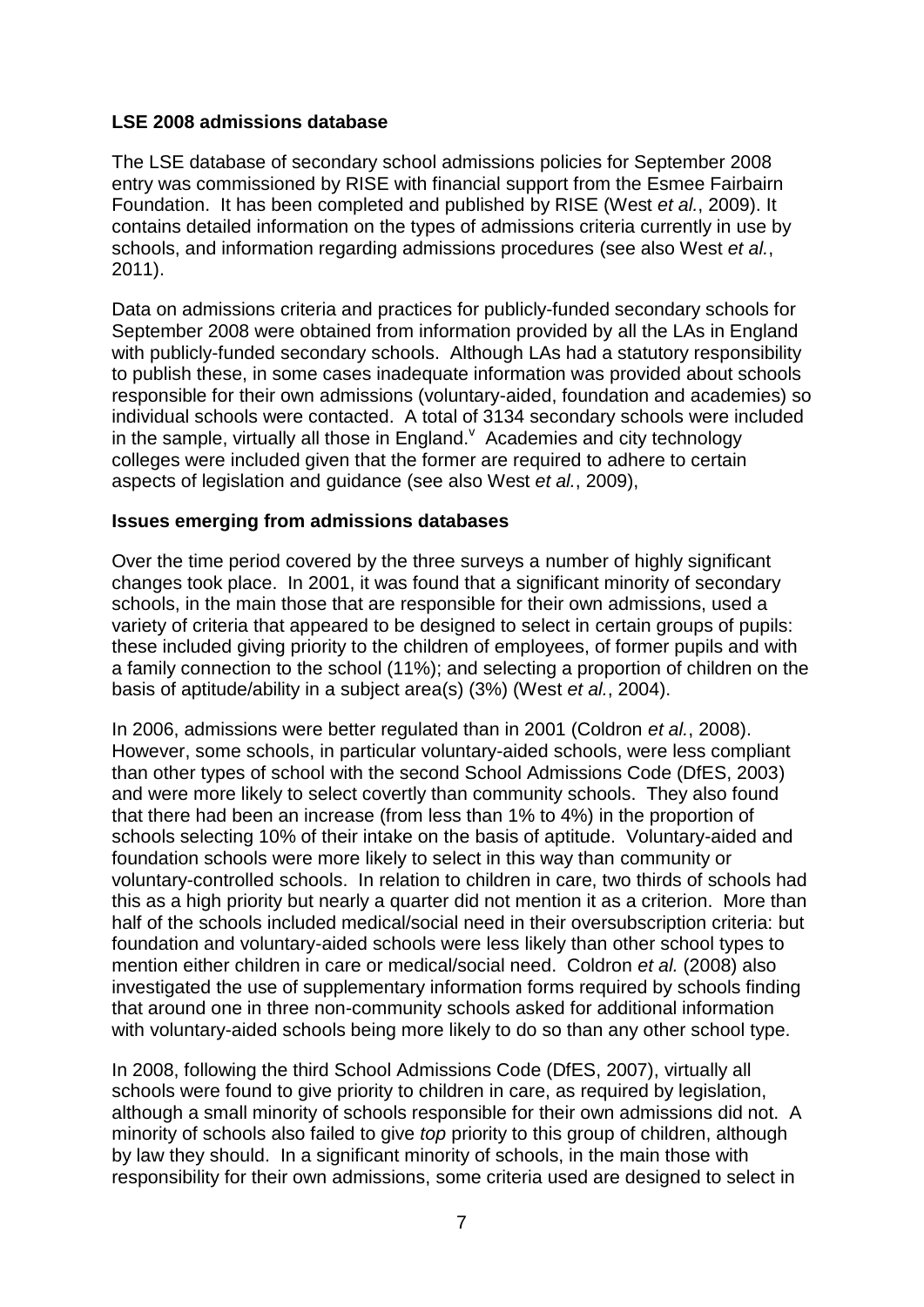<span id="page-10-0"></span>certain groups of pupils, with an increased percentage selecting a proportion of pupils on the basis of aptitude/ability in a subject(s) – an increase from 3% in 2001 to 4% in 2006 to 5% in 2008 (Coldron *et al.*, 2008; West *et al.*, 2004; 2011). The highest proportion of schools that selected a proportion of pupils on the basis of ability/aptitude in a subject area (allowed by legislation and guidance) were academies and foundation schools. Very few schools reported the use of interviews (less than 1%), prohibited by the Education and Inspections Act 2006, although there was some evidence of pre-admission meetings by schools that were their own admission authority. Supplementary information forms (SIFs) were used by around 15% of all non-grammar secondary schools. Schools seeking information not allowed for by the Code were virtually all voluntary-aided or foundation schools as opposed to either academies whose admissions policies are agreed with the Secretary of State or schools whose admissions are the responsibility of the local authority (West *et al.*, 2011).

#### **Schools with criteria that have become inadmissible**

The research on which we draw was carried out differently and the databases created and coded differently. This means that although some criteria and practices are broadly similar across the three databases, some are not and this limits the direct comparisons we can make over time. Because we cannot straightforwardly match changes in admission policies for every school, we focus our analysis on those that used inadmissible admissions criteria.

We first select a set of non-grammar secondary schools from our 2001 database that were using policies that were shortly to become inadmissible under the 2003 School Admission Code. These policies include:

- 1. schools giving priority to pupils with some family connection to the school, for example, the relatives of employees, governors or former pupils (used by 11%);
- 2. schools holding interviews of the parents and/or the pupil to determine religious adherence prior to admission to the school (2% interviewed pupils and 1% parents);
- 3. schools using the academic record of the child from primary school or the academic record of an older sibling to determine priority (used by less than 1%).

We select a second group of schools from our 2006 database that were using policies shortly to become inadmissible under the 2007 School Admission Code. These policies include:

- 1. schools that give priority to those parents who list the school as their first preference on the common application form (used by 30%);
- 2. schools that *did not* have child in care as the first criterion for entry (used by 54%);
- 3. schools asking for evidence of parental commitment to the school or the child's education (used by 9%);
- 4. schools giving priority to pupils with some family connection to the school, for example, the relatives of employees, governors or former pupils (used by 4%);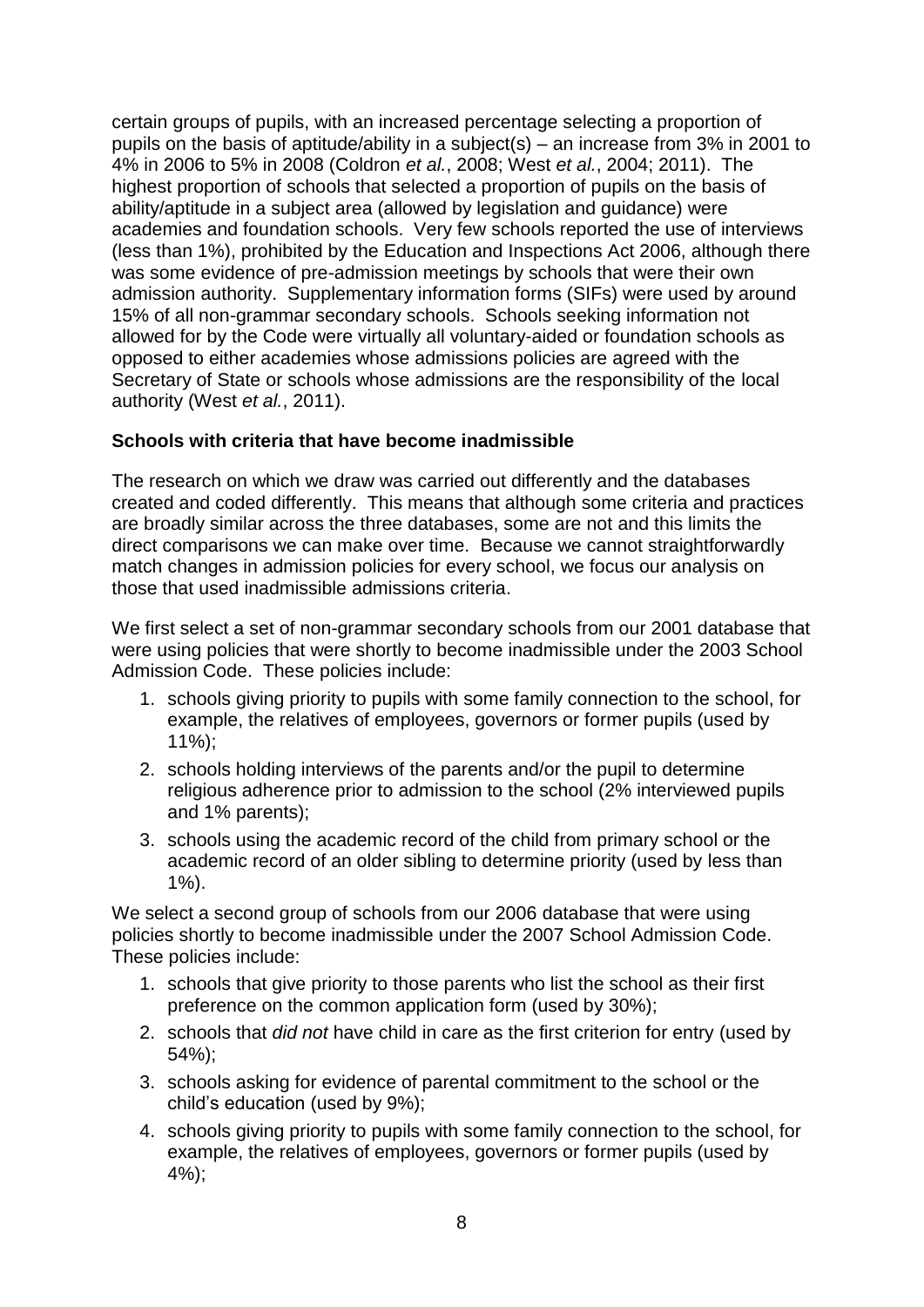- <span id="page-11-0"></span>5. schools holding interviews of the parents and/or the pupil to determine religious adherence or suitability for admission to school (used by less than  $1\%$ :
- 6. schools requesting inadmissible supplementary information from parents (used by 10%).

It is worth noting that these criteria vary in the likely scope of their impact. For example in 2006 over half of all schools (54%) did not have child in care as a first priority but the number of children to which it will apply is less than [1%](#page-28-0)<sup>vi</sup>. The proportions of schools using in 2006 the other criteria now outlawed by the new code was small but notable – parental commitment (9%), family or other connection (4%) as was the proportion requesting kinds of supplementary information now deemed inadmissible (10%). The percentage of schools requiring interviews was very low (0.3%). On the other hand outlawing the first preference first criterion applied to 30% of all schools.

## **National Pupil Database**

The analysis draws on all nine available years of School Census data from the National Pupil Database (NPD). Information on pupils in year 7 in January of 2001/2 through to 2009/10 is used to analyse changes in the school's social composition. The analysis covers all schools with year 7 pupils, excluding special schools and those with fewer than 10 pupils in their year 7 cohort. This clearly excludes secondary schools with year 8 or year 9 entry since these pupils would have been in middle schools at the time. 3867 schools appear in at least one of the nine years in the analysis, but only 2884 schools appear in each of the nine years.

The NPD provides key socio-demographic information on all children in year 7 in state-maintained secondary (or middle) schools over nine years. In this study we analyse changes in the free school meals eligibility (FSM) proportion, recognising the limitations of this as a proxy for low income (Hobbs and Vignoles, 2009). The overall proportion of year 7 pupils who are FSM changes each year in line with the economic cycle, as shown in Table 1. We also use indicators of the school's prior attainment profile. The pupil's total Key Stage Two (KS2) score is standardised with a mean average of zero and standard deviation of one for each cohort year and school-level indicators for the proportion of pupils who scored in the top and lowest quartile nationally are included. Finally, we measure changes in the proportion of white British ethnicity pupils at the school and this overall proportion declines each year, reflecting recent migration patterns.

The NPD provides a postcode for each pupil in year 7 and from this we are able to place the home address of the pupil on an Ordnance Survey grid location to within 100 metres accuracy (see Harland and Stillwell, 2007, for analysis of the accuracy of this data). There is minor imputation on the pupil characteristics where they are missing. The pupil KS2 score is imputed using all other available individual subject KS2 test scores, plus socio-demographic characteristics. The white British ethnicity indicator is imputed using the secondary school mean white British ethnicity proportion. The pupil's home location northing and easting are imputed using the median location of the child's primary school cohort.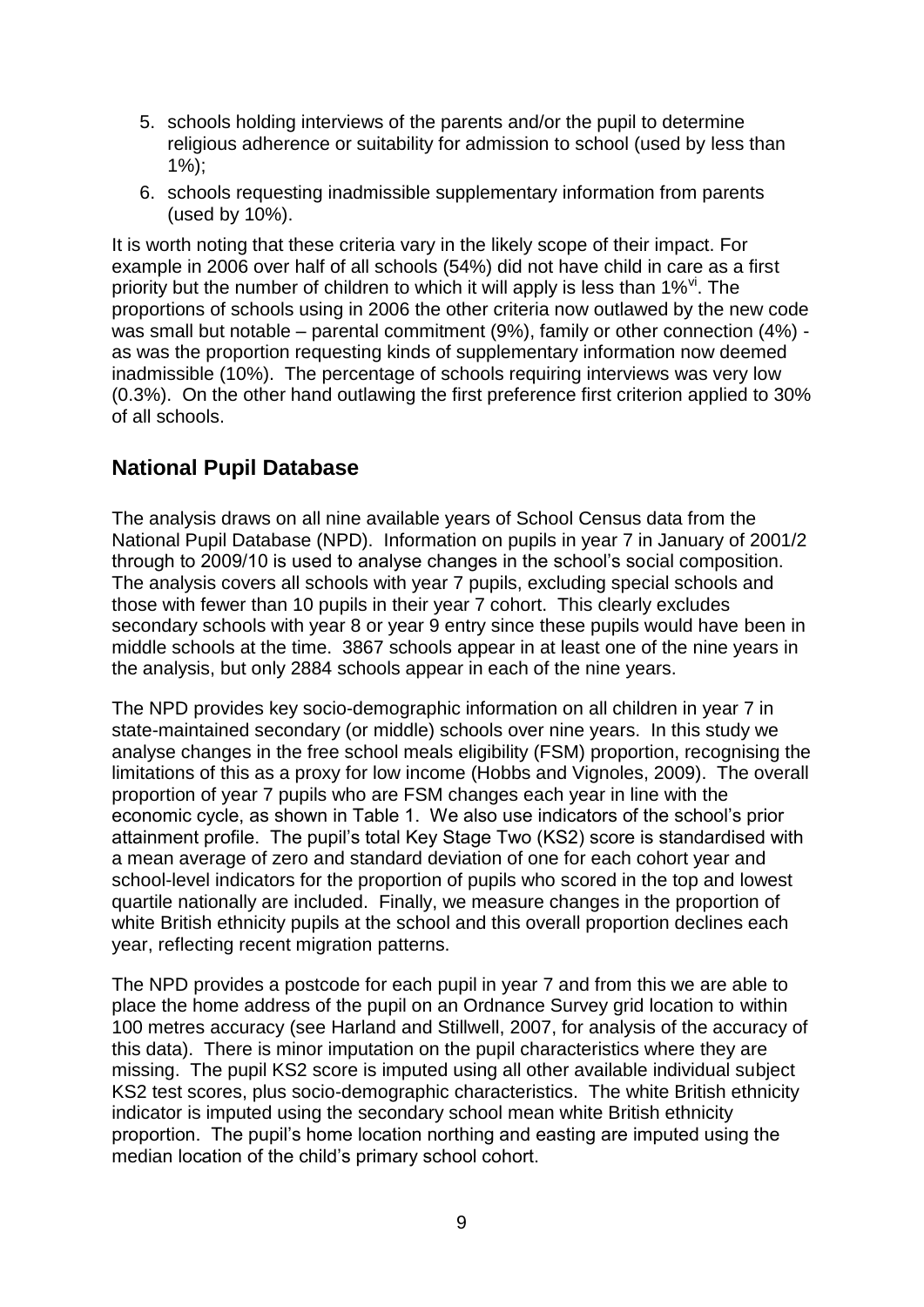<span id="page-12-0"></span>

|  | Table 1: Summary statistics for year 7 pupils |  |  |
|--|-----------------------------------------------|--|--|
|  |                                               |  |  |

|                                   | 2002  | 2003  | 2004  | 2005  | 2006  | 2007  | 2008  | 2009  | 2010  |
|-----------------------------------|-------|-------|-------|-------|-------|-------|-------|-------|-------|
| FSM proportion (%)                | 17.1  | 16.7  | 16.6  | 16.4  | 16.4  | 16.1  | 16.0  | 16.5  | 17.2  |
| Ethnicity white proportion (%)    | 85.2  | 84.7  | 84.2  | 83.0  | 81.5  | 80.4  | 79.7  | 78.7  | 77.8  |
| Average size of cohort            | 174.4 | 176.0 | 174.8 | 170.0 | 171.9 | 169.3 | 165.8 | 170.8 | 168.0 |
| Number of schools                 | 3477  | 3453  | 3441  | 3413  | 3366  | 3341  | 3299  | 3267  | 3245  |
| Schools that opened at start of   |       |       |       |       |       |       |       |       |       |
| year                              | N/A   | 46    | 29    | 33    | 35    | 42    | 66    | 65    | 75    |
| Schools that closed at end of the |       |       |       |       |       |       |       |       |       |
| year                              | 70    | 41    | 61    | 82    | 67    | 108   | 97    | 97    | N/A   |
| Closures that were middle or      |       |       |       |       |       |       |       |       |       |
| primary                           | 43    | 16    | 47    | 59    | 24    | 50    | 33    | 6     | N/A   |
| Grammar schools (% of pupils)     | 3.7   | 3.6   | 3.6   | 3.8   | 3.8   | 3.9   | 3.7   | 3.7   | 3.8   |
| Middle schools (%)                | 6.8   | 6.6   | 6.4   | 6.0   | 5.9   | 5.8   | 5.6   | 5.4   | 5.3   |
| CTC/Academies (non grammar)       |       |       |       |       |       |       |       |       |       |
| (% )                              | 0.4   | 0.6   | 0.8   | 1.0   | 1.2   | 1.7   | 2.6   | 4.0   | 6.0   |
| Foundation (non grammar) (%)      | 22.6  | 22.3  | 22.6  | 22.8  | 23.2  | 23.2  | 23.4  | 23.1  | 22.9  |
| Voluntary-aided (non grammar)     |       |       |       |       |       |       |       |       |       |
| (%)                               | 13.0  | 13.2  | 13.5  | 13.6  | 13.7  | 14.0  | 13.9  | 14.0  | 14.0  |
| Voluntary-con. (non grammar)      |       |       |       |       |       |       |       |       |       |
| (%)                               | 1.9   | 2.0   | 2.0   | 2.1   | 2.1   | 2.1   | 2.2   | 2.1   | 2.1   |

Note: the date 2002 refers to academic year 2001/2, and so on. Spring Census data is used, except for 2010 where only Autumn 2009 data was available at the time of analysis.

#### **Calculating school and neighbourhood composition**

Throughout the period of analysis we report changes in each school's intake profile for the relevant year 7 cohort across four metrics:

- 1. the proportion of the cohort who are known to be eligible for free school meals (FSM);
- 2. the proportion of the cohort who are of White British ethnicity;
- 3. the proportion of the cohort who scored in the top 25 per cent nationally in KS2 tests (top KS2);
- 4. The proportion of the cohort who scored in the bottom 25 per cent nationally in KS2 tests (low KS2).

We also generate measures of the social profile of children living close to a school to account for changes in residential composition over time. Residential composition is calculated by measuring the characteristics of the school if all pupils in the neighbourhood wished to attend the school, with the school allocating places based on proximity to the school. In computational terms, the number of pupils currently at the school is counted, then the same number of pupils who live closest to the school are found from all year 7 pupils currently in state schools. The social and ability characteristics of these proximity pupils are measured.

This approach to measuring the neighbourhood characteristics of a school produces indicators that reflect a set of pupils who live within a particular radius of the school. In practice, actual neighbourhoods that most schools draw from tend to be irregular rather than circular in shape, particularly where geographical barriers such as motorways, hills and lakes affect journey times. This means a school might draw from its direct neighbourhood, as it conceptualises it, yet may have an intake with characteristics significantly different from the neighbourhood measured by these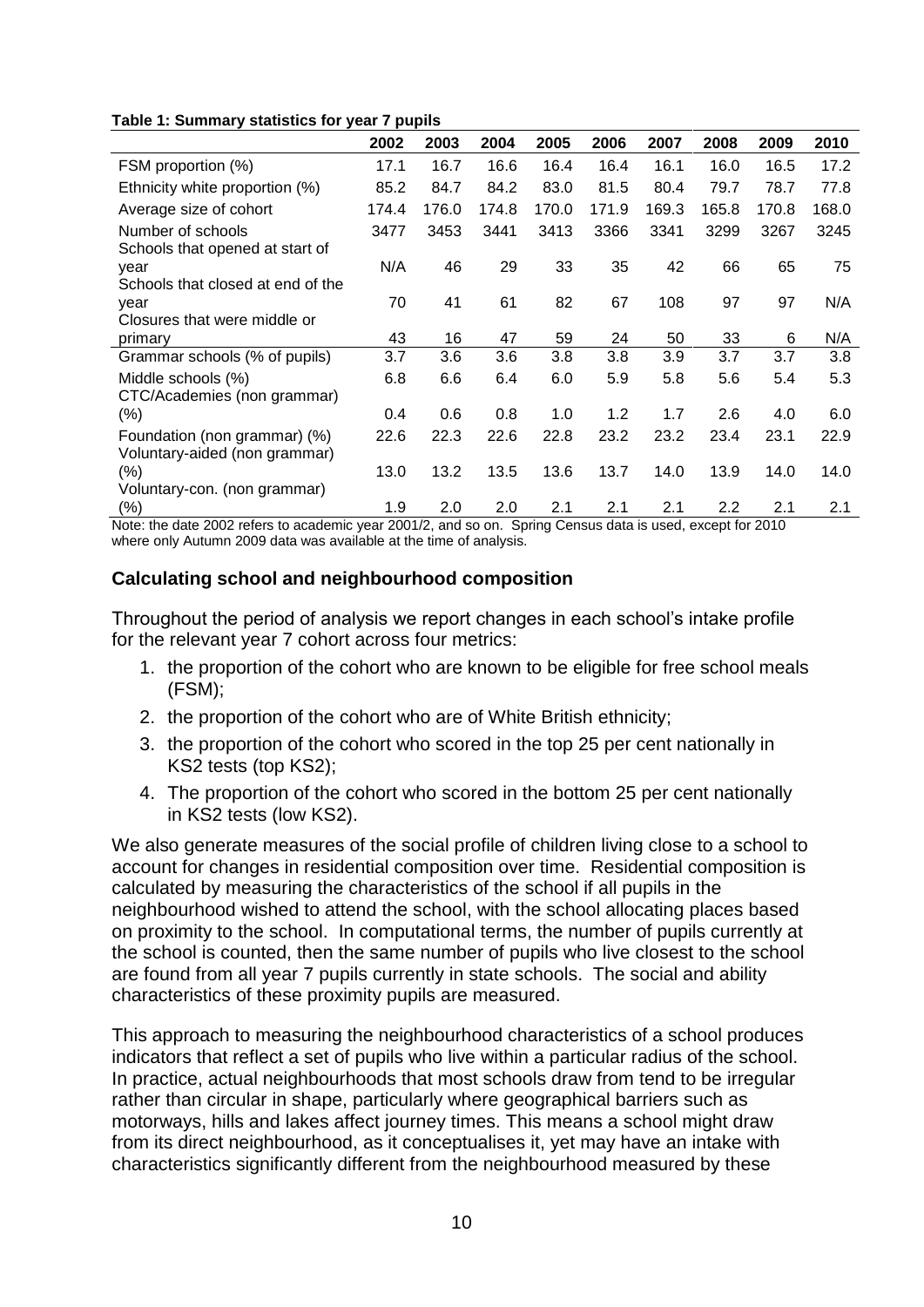statistics. However, if the school's actual intake is irregular due either to the school themselves selecting a favourable catchment area, or due to parental choice, it is desirable to use the circular neighbourhood because it abstracts from these processes. For the purposes of this analysis, all that matters is that the statistic measures the average neighbourhood characteristics for any particular school type without bias, and there is no reason to suppose this should not be so (see also Allen, 2007, for further discussion of the methods). Of course, the choice of neighbourhood measurement is necessarily somewhat arbitrary, but many have been tested and the substantive results reported are not sensitive to alternative measures of neighbourhood. Alternative neighbourhood calculations include use of postcode areas (e.g. Chamberlain *et al.*, 2006, Sutton Trust, 2006), a 3 kilometre walk-zone or the local authority. However, we believe our measure achieves a more consistent treatment of urban and rural schools.

Changes in the social composition of a school are described in four different ways in the analysis. First, we describe the change that occurred between the period immediately preceding and succeeding the implementation of the 2003 Code, for example:

| Change in FSM       |     | Average school            |           | Average school FSM   |
|---------------------|-----|---------------------------|-----------|----------------------|
| proportion pre- and | $=$ | <b>FSM</b> proportion for | $\,$ $\,$ | proportion for years |
| post-2003 Code      |     | years 2005 to 2008        |           | 2002 to 2004         |

Secondly, we describe the change that occurred between the period immediately preceding and succeeding the implementation of the 2007 Code, for example:

| Change in FSM       |     | Average school     |                          | Average school FSM   |
|---------------------|-----|--------------------|--------------------------|----------------------|
| proportion pre- and | $=$ | FSM proportion for | $\overline{\phantom{0}}$ | proportion for years |
| post-2007 Code      |     | years 2009 to 2010 |                          | 2005 to 2008         |

Finally, we describe the change in the school's social composition that is not accounted for by changing in the school's neighbourhood characteristics, for example:

| Change in FSM<br>proportion pre- and<br>post-2003 Code<br>after accounting<br>for residential<br>sorting | Average school<br>FSM proportion for<br>years 2005 to 2008<br>minus<br>Average residential<br>FSM proportion for<br>years 2005 to 2008 | Average school FSM<br>proportion for years<br>2002 to 2004<br>minus<br>Average residential<br>FSM proportion for<br>years 2002 to 2004 |
|----------------------------------------------------------------------------------------------------------|----------------------------------------------------------------------------------------------------------------------------------------|----------------------------------------------------------------------------------------------------------------------------------------|
| Change in FSM<br>proportion pre- and<br>post-2007 Code<br>after accounting<br>for residential<br>sorting | Average school<br>FSM proportion for<br>years 2009 to 2010<br>minus<br>Average residential<br>FSM proportion for<br>years 2009 to 2010 | Average school FSM<br>proportion for years<br>2005 to 2008<br>minus<br>Average residential<br>FSM proportion for<br>years 2005 to 2008 |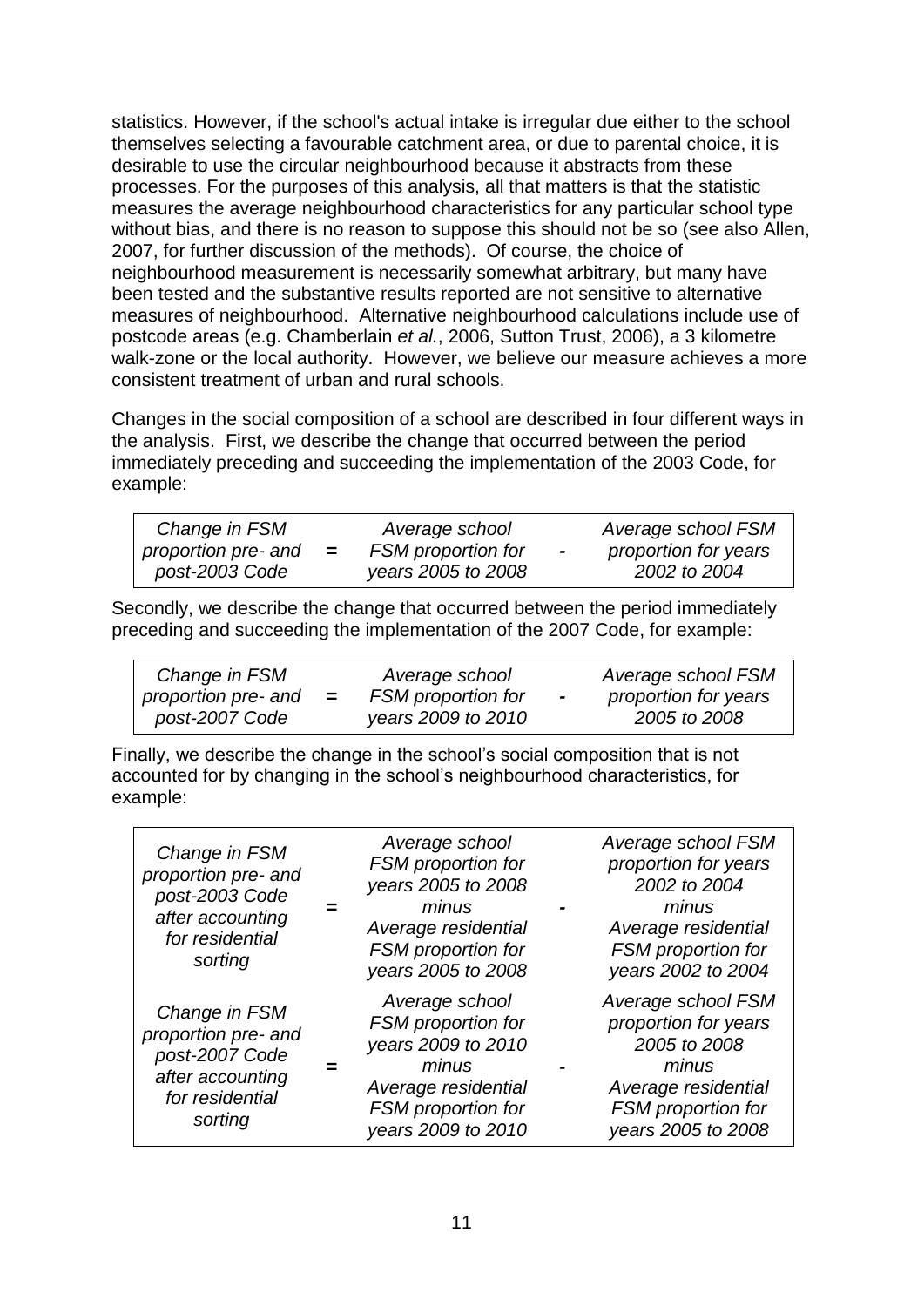# <span id="page-14-0"></span>**Analysis**

## **Changes in school composition**

We begin by summarising the overall changes in school composition in England from 2002 to 2010 in order to set the background context for the policy changes of interest. Indices of segregation are able to summarise overall changes in the distribution of pupils across schools into a single figure for each year.

Figure 1 reports the index of dissimilarity, the most widely used segregation index, for our four binary indicators of school composition (FSM, white British ethnicity, top KS2 quartile, lowest KS2 quartile).<sup>1</sup> Although the pattern of changes is not unambiguous, it does appear that school segregation across England has declined a little over the past decade. The remainder of the analysis will explore the extent to which changes in the School Admissions Code could be responsible for this improvement in segregation.



**Figure 1: Secondary school segregation in England from 2002 to 2010** 

Table 2 summarises changes in the distributions of school compositions for the 2884 schools that were open in every year from 2002 to 2010. The top half the table describes the change in compositions for the four years after the 2003 Code compared to the three years prior to the implementation of the 2003 Code. The bottom half of the table shows the difference in school compositions for the two available years of data following the 2007 Code compared to the four years of data prior to the 2007 Code. The (mean) average changes in composition are not particularly interesting since they simply reflect changes in the underlying social demographics of the cohort. For example, the data shows that the White British ethnicity proportion in year 7 cohorts fell by 3.1 percentage points following the

$$
D = \frac{1}{2} \sum_{j} \left| \frac{f s m_j}{FSM} - \frac{n \text{ on } f s m_j}{N \text{ ONFSM}} \right|
$$

l

<sup>1</sup> The formula for the Index of Dissimilarity in an area with *FSM* free school meals pupils and *NONFSM* non FSM pupils and with j schools, each with *fsmj* pupils eligible for FSM and *nonfsmj* pupils not eligible for FSM is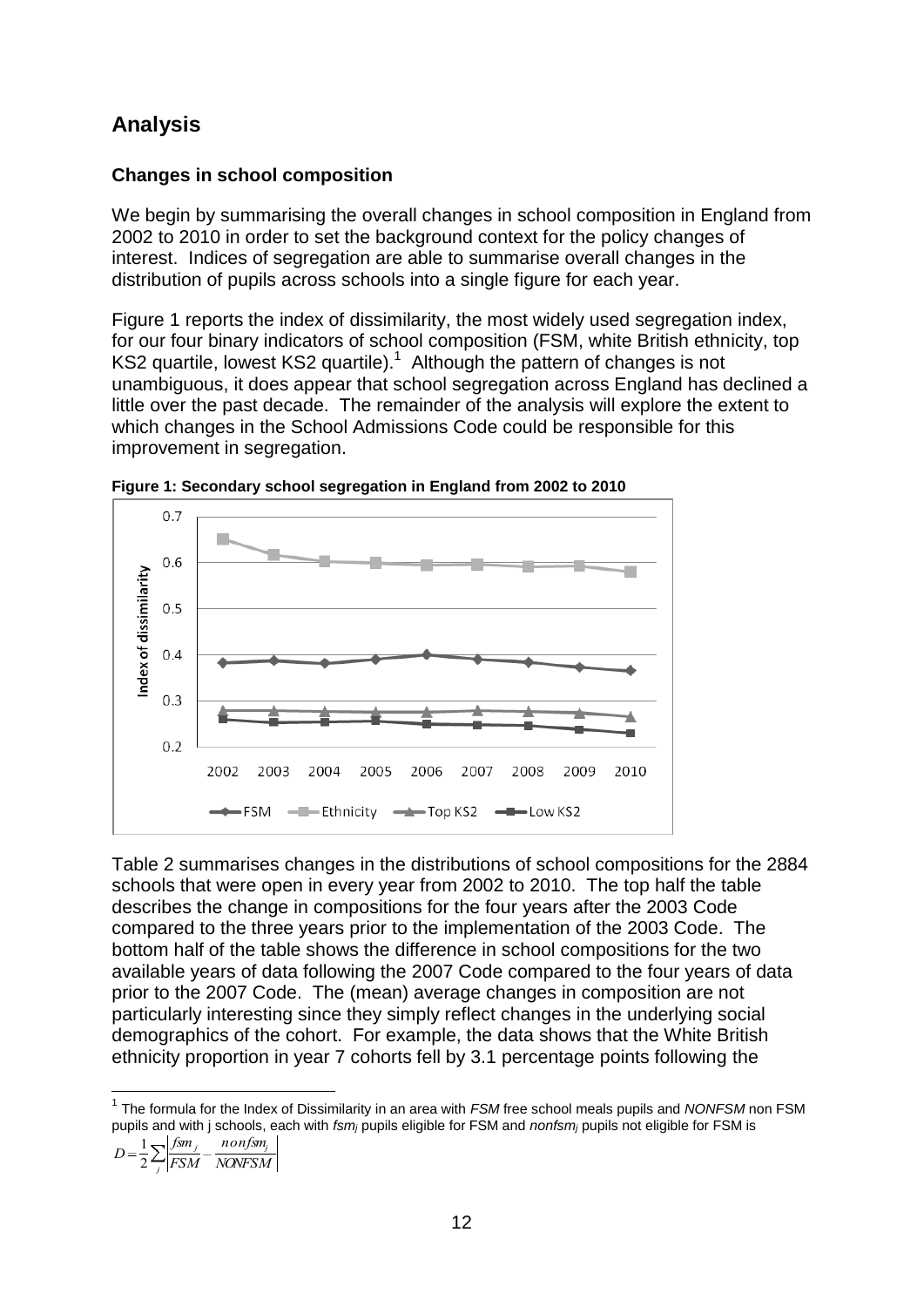<span id="page-15-0"></span>implementation of the 2003 Code and 2.6 percentage points following the implementation of the 2007 Code, mirroring trends towards greater ethnicity diversity in the UK.

The table highlights that the large majority of schools see relatively small changes in composition of cohorts across all the social metrics, but that a very small minority of schools have seen very large changes in social composition. We specifically focus on these schools with very large changes in their intake composition in the final part of this report.

|                                 |        |     | <b>Percentile</b> |        |                  |        |        |      |      |  |  |  |
|---------------------------------|--------|-----|-------------------|--------|------------------|--------|--------|------|------|--|--|--|
|                                 | Mea    | S.D |                   |        |                  |        |        |      |      |  |  |  |
|                                 | n      |     | Min               | 10th   | 25 <sub>th</sub> | 50th   | 75th   | 90th | Max  |  |  |  |
| Difference pre- and post- 2003  |        |     |                   |        |                  |        |        |      |      |  |  |  |
| Code:                           |        |     |                   |        |                  |        |        |      |      |  |  |  |
| FSM proportion change (%)       | $-0.1$ | 3.7 | $-32.3$           | $-4.0$ | $-1.9$           | $-0.2$ | 1.4    | 3.6  | 24.1 |  |  |  |
| Ethnicity proportion change (%) | $-3.1$ | 5.9 | $-48.7$           | $-9.5$ | $-5.1$           | $-2.0$ | $-0.5$ | 0.7  | 47.8 |  |  |  |
| Top KS2 proportion change (%)   | $-0.5$ | 3.8 | $-19.5$           | $-5.1$ | $-2.8$           | $-0.4$ | 1.9    | 4.1  | 15.9 |  |  |  |
| Low KS2 proportion change (%)   | 0.5    | 3.9 | $-19.7$           | $-4.2$ | $-1.6$           | 0.4    | 2.8    | 5.2  | 27.8 |  |  |  |
| Difference pre- and post- 2007  |        |     |                   |        |                  |        |        |      |      |  |  |  |
| Code:                           |        |     |                   |        |                  |        |        |      |      |  |  |  |
| FSM proportion change (%)       | 0.9    | 4.1 | $-23.4$           | $-3.2$ | $-1.0$           | 0.8    | 2.8    | 5.4  | 32.1 |  |  |  |
| Ethnicity proportion change (%) | $-2.6$ | 6.6 | $-97.3$           | $-8.1$ | $-4.0$           | $-1.5$ | 0.1    | 1.4  | 46.2 |  |  |  |
| Top KS2 proportion change (%)   | $-0.2$ | 4.3 | $-23.7$           | $-5.3$ | $-2.9$           | $-0.2$ | 2.5    | 5.0  | 20.6 |  |  |  |
| Low KS2 proportion change (%)   | 0.4    | 4.4 | $-22.9$           | $-5.0$ | $-2.1$           | 0.3    | 3.0    | 5.6  | 22.6 |  |  |  |

#### **Table 2: Distribution of changes in school composition resulting from Admission Codes**

Note: N = 2884 (all schools that were open in every year from 2001/2 to 2009/10)

#### **Changes in school composition by governance type**

Table 3 shows the output from four regressions that model the change in school composition over the entire period. In these regressions we report whether there are any differences in social composition changes by school governance type. Our initial hypothesis is that voluntary-aided schools should be most affected by changes in the Admission Code; therefore they should see larger declines in the socio-demographic profile of their school.

Overall, the regressions show relatively little relationship between school type and change in social composition of the school. According to the analysis, grammar schools have seen a larger decline in their FSM proportion, a larger rise in their nonwhite ethnicity proportion and an improvement in the KS2 scores of their intakes. Also, voluntary-aided schools have seen a somewhat larger fall in their FSM proportion than Community schools and have also become more ethnically mixed.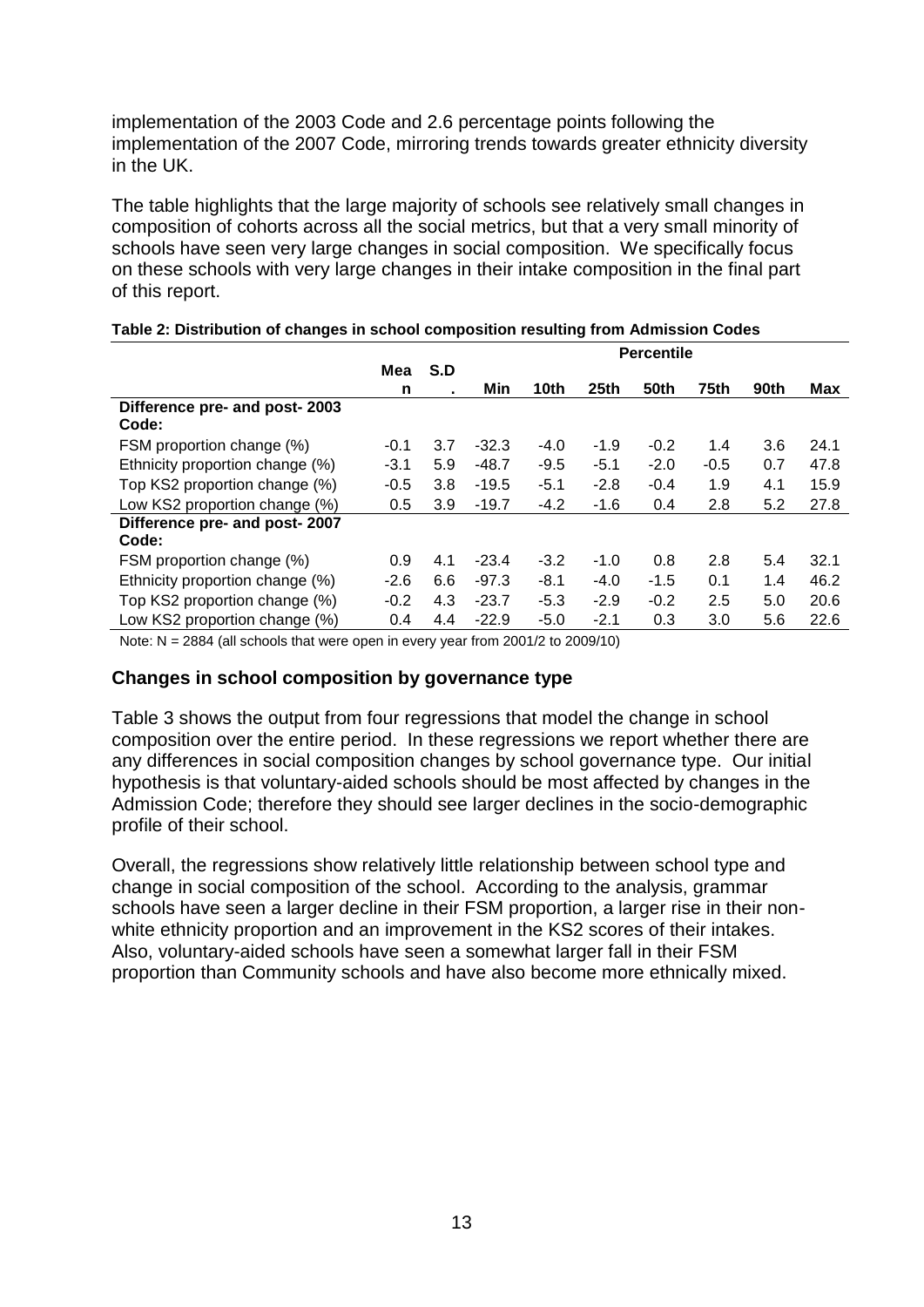|                       | <b>FSM</b> proportion |                 |         | <b>Ethnicity</b>  |         | <b>Top KS2</b>    | Low KS2           |                 |  |
|-----------------------|-----------------------|-----------------|---------|-------------------|---------|-------------------|-------------------|-----------------|--|
|                       |                       | change          |         | proportion change |         | proportion change | proportion change |                 |  |
| Pre-2003 Code level   |                       |                 |         |                   |         |                   |                   |                 |  |
| of dependent variable | $-0.11$               | ***<br>(0.01)   | 0.07    | ***<br>(0.01)     | $-0.17$ | ***<br>(0.01)     | -0.24             | $(0.01)$ ***    |  |
| Pre-2003 Code         |                       |                 |         |                   |         |                   |                   |                 |  |
| cohort size           | $-0.01$               | ***<br>(0.00)   | $-0.01$ | $(0.00)$ **       | 0.00    | ***<br>(0.00)     | $-0.01$           | $(0.00)$ ***    |  |
| Change in cohort      |                       |                 |         |                   |         |                   |                   |                 |  |
| size                  | $-0.04$               | ***<br>(0.00)   | 0.00    | (0.01)            | 0.03    | ***<br>(0.00)     | $-0.05$           | ***<br>(0.00)   |  |
| Grammar               | $-2.45$               | ***<br>(0.41)   | -5.24   | ***<br>(0.74)     | 12.04   | $***$<br>(0.73)   | $-7.05$           | $***$<br>(0.55) |  |
| Middle                | $-1.51$               | $***$<br>(0.34) | 0.16    | (0.62)            | 0.14    | (0.36)            | 0.59              | (0.39)          |  |
| CTC/Acad (non sel)    | $-3.27$               | (3.21)          | $-0.47$ | (6.05)            | $-0.75$ | (3.47)            | -3.75             | (3.71)          |  |
| Foundation (non sel)  | 0.12                  | (0.22)          | $-0.71$ | $(0.42)$ *        | 0.07    | (0.24)            | 0.00              | (0.26)          |  |
| Vol aided (non sel)   | $-0.68$               | ***<br>(0.26)   | -4.14   | $***$<br>(0.48)   | $-0.15$ | (0.29)            | 0.13              | (0.31)          |  |
| Vol con (non sel)     | $-0.80$               | (0.64)          | $-0.29$ | (1.21)            | 0.81    | (0.69)            | $-0.33$           | (0.74)          |  |
| Constant              | 3.26                  | ***<br>(0.38)   | $-8.92$ | ***<br>(0.83)     | 2.67    | ***<br>(0.38)     | 8.24              | ***<br>(0.54)   |  |
| N                     | 2884                  |                 | 2884    |                   | 2884    |                   | 2884              |                 |  |
| Adj R-squared         | 0.12                  |                 | 0.07    |                   | 0.12    |                   | 0.18              |                 |  |

<span id="page-16-0"></span>**Table 3: Regression analysis of change in school composition between pre-2003 Code and post-2007 Code**

Note: \*\*\*=1% stat. sig.; \*\*=5% stat. sig.; \*=10% stat. sig..

#### **School and neighbourhood composition**

Where a school experiences a large change in its social composition it is possible this results from changes in the local residential population. In this section we describe how much change in school composition over time still remains once we account for changes in residential composition close to the school. We do this by first calculating the change in average school composition before and after each Admission Code implementation, then we subtract the change in the residential composition that has occurred in the area. Table 4 shows the distribution of the percentage point change in school composition that remains after the percentage point change in residential composition is accounted for. Comparison with the data in Table 4 suggests that most large changes in school composition are not accounted for by changing the demographics of the local neighbourhood.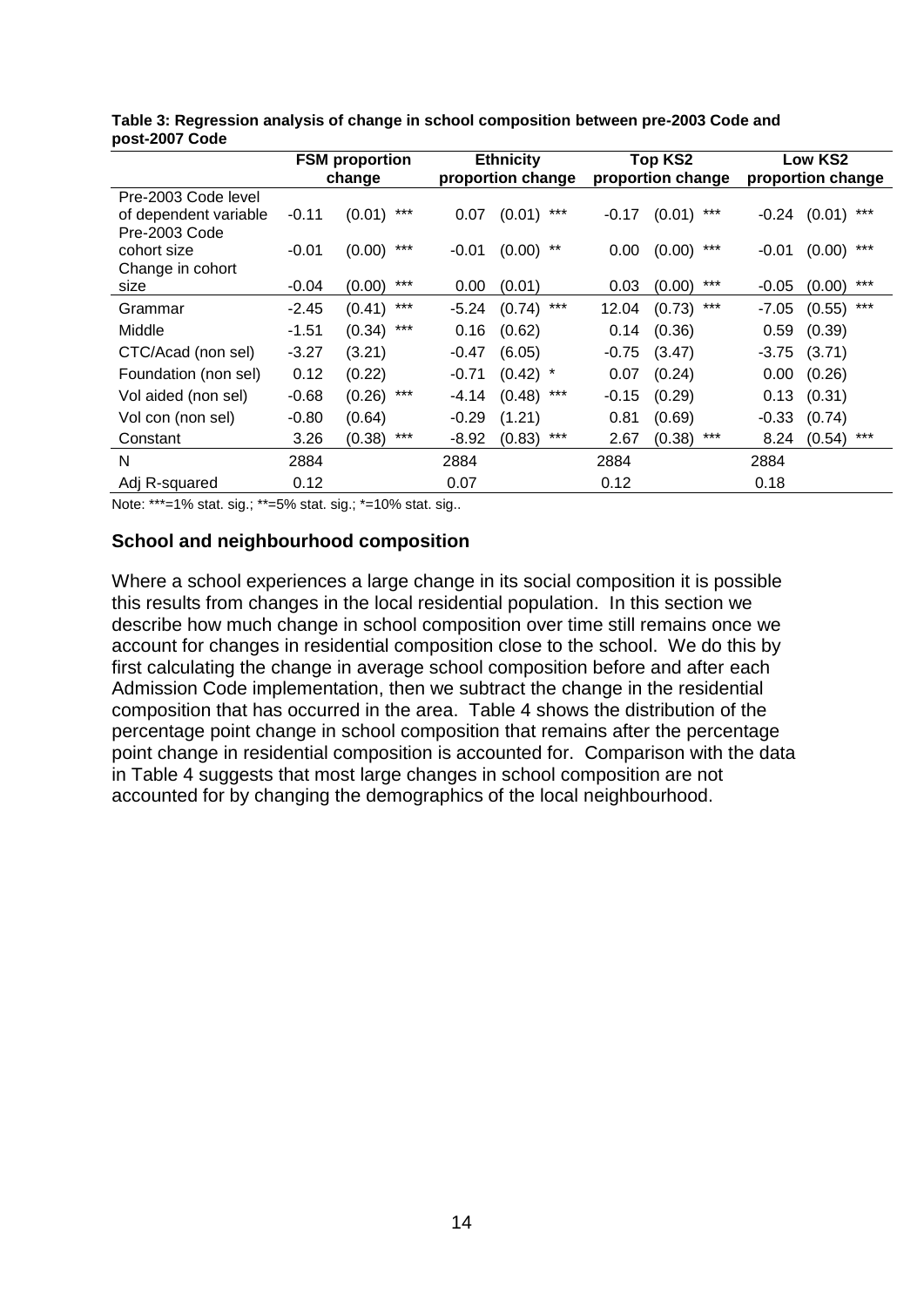|                                     |        |      |         | <b>Percentile</b> |                  |             |      |      |      |  |
|-------------------------------------|--------|------|---------|-------------------|------------------|-------------|------|------|------|--|
|                                     | Mean   | S.D. | Min     | 10 <sub>th</sub>  | 25 <sub>th</sub> | <b>50th</b> | 75th | 90th | Max  |  |
| Change pre- and post-<br>2003 Code: |        |      |         |                   |                  |             |      |      |      |  |
| FSM proportion (%)                  | 0.3    | 3.4  | $-26.4$ | $-3.2$            | $-1.3$           | 0.2         | 1.8  | 3.9  | 19.8 |  |
| Ethnicity proportion (%)            | $-0.1$ | 4.4  | $-26.1$ | $-4.4$            | $-1.5$           | 0.0         | 1.4  | 3.6  | 42.4 |  |
| Top KS2 proportion (%)              | $-0.4$ | 3.6  | $-19.6$ | $-4.7$            | $-2.4$           | $-0.4$      | 1.6  | 3.7  | 22.1 |  |
| Low KS2 proportion (%)              | 0.4    | 3.6  | $-27.5$ | $-3.7$            | $-1.6$           | 0.3         | 2.4  | 4.7  | 21.3 |  |
| Change pre- and post-<br>2007 Code: |        |      |         |                   |                  |             |      |      |      |  |
| FSM proportion (%)                  | 0.2    | 3.6  | $-18.7$ | $-3.6$            | $-1.5$           | 0.1         | 1.9  | 4.2  | 16.9 |  |
| Ethnicity proportion (%)            | 0.0    | 4.9  | $-68.4$ | $-4.5$            | $-1.6$           | 0.1         | 1.7  | 4.2  | 32.0 |  |
| Top KS2 proportion (%)              | 0.0    | 4.0  | $-19.8$ | $-4.5$            | $-2.4$           | $-0.1$      | 2.2  | 4.6  | 19.0 |  |
| Low KS2 proportion (%)              | 0.3    | 4.0  | $-22.5$ | $-4.3$            | $-2.0$           | 0.2         | 2.4  | 4.8  | 27.7 |  |

<span id="page-17-0"></span>**Table 4: Distribution of changes in school composition not attributable to changes in residential composition**

#### **Association between schools with inadmissible criteria and changes in school composition**

The most direct way to test the impact of a change in the Admissions Code is to analyse whether schools that used criteria that were soon to become inadmissible did indeed see a change in social profile of their year 7 intake following the Code's implementation. Table 5 reports the output from eight regressions that model the change in a school's intake composition as a function of the 2002 intake composition, the change in residential sorting and a set of indicators of use of inadmissible criteria in 2001. Because there are very small groups of schools using some of these inadmissible criteria, we also group them into a binary indicator of whether the school was using any of these 'potentially selective' (and now inadmissible) criteria.

The regressions overall suggest that schools using criteria that were to become inadmissible did indeed experience a change in their intake composition following implementation of the 2003 Code. Following the Code they experience a greater growth than other schools in the number of low KS2 pupils and minority ethnic pupils and saw a greater decline in the proportion of top KS2 pupils they admitted for entry. There is no evidence of a change in their FSM proportion, relative to other schools. All of these effect sizes are quite small: for example, the estimated impact of using potentially selective criteria on the change in low KS2 proportion is +0.56, meaning that these schools experienced an average increase of half a percentage point in their low KS2 proportion, compared to other schools. Suppose a school using inadmissible criteria prior to the 2003 Code had an intake of 200 pupils had just 20 low KS2 pupils, our estimates suggest that they would admit just one extra low KS2 pupil (i.e. 21 overall) as a result of the implementation of the Code.

We are unable to consistently measure what type of inadmissible criteria are associated with the largest changes in social composition. This is likely to be because small numbers of schools were using some of these criteria, which explains the insignificant results. However, most of the coefficients are correctly signed.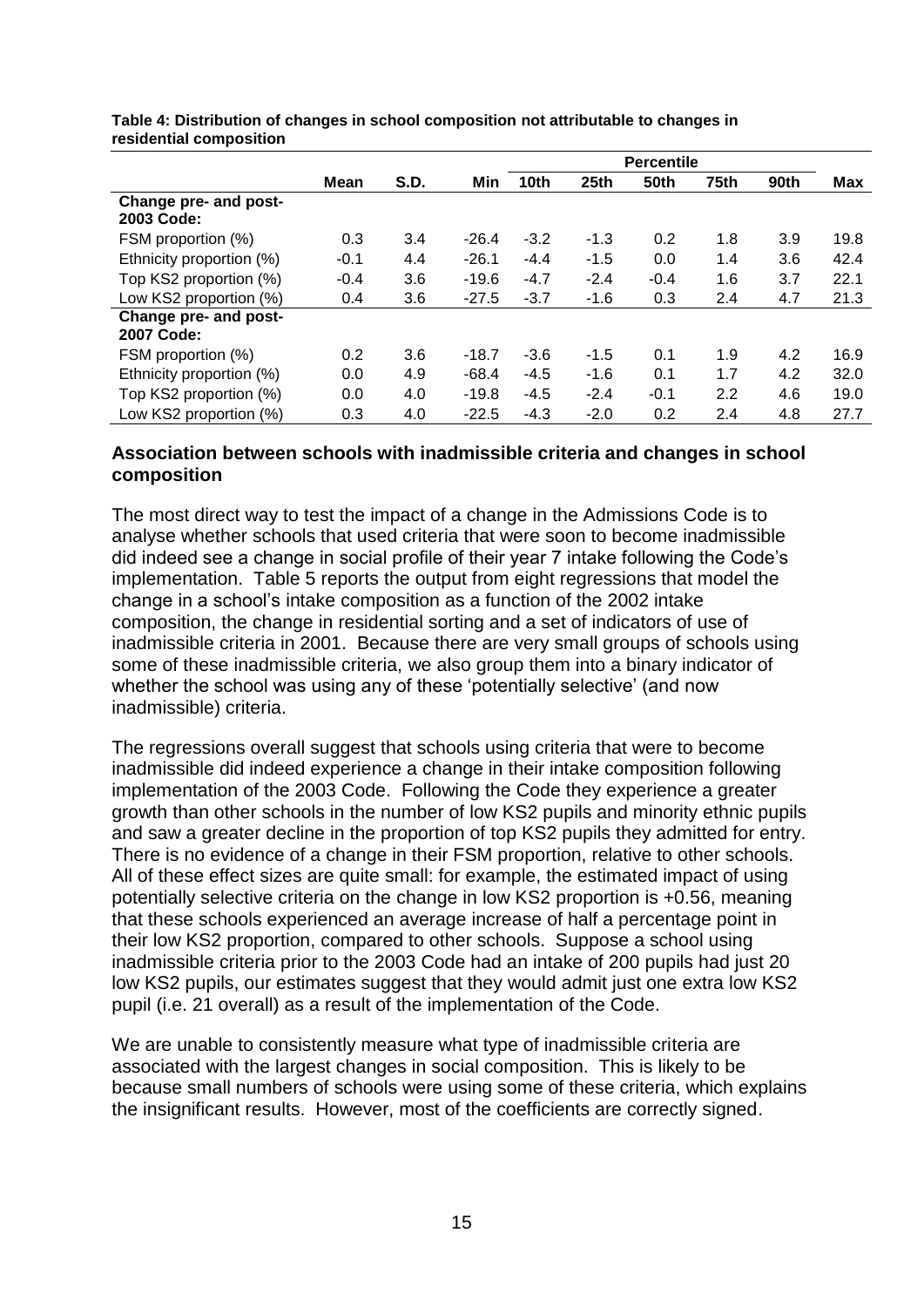|                                                |         | <b>Change in FSM</b><br>proportion pre-<br>and post-2003<br>Code |       |      | <b>Change in ethnicity</b><br>proportion pre- and<br>post-2003 Code |       |         | Change in top<br><b>KS2 proportion</b><br>pre- and post-<br><b>2003 Code</b> |       | Change in low<br><b>KS2 proportion</b><br>pre- and post-<br><b>2003 Code</b> |        |     |
|------------------------------------------------|---------|------------------------------------------------------------------|-------|------|---------------------------------------------------------------------|-------|---------|------------------------------------------------------------------------------|-------|------------------------------------------------------------------------------|--------|-----|
| Pre-2003 Code level                            | $-0.02$ | (0.00)                                                           | $***$ | 0.02 |                                                                     | ***   | $-0.03$ | (0.00)                                                                       | ***   | $-0.04$                                                                      |        | *** |
| of dependent variable<br>Change in residential |         |                                                                  |       |      | (0.00)                                                              |       |         |                                                                              |       |                                                                              | (0.01) |     |
| sorting                                        | 0.63    | (0.02)                                                           | $***$ | 0.91 | (0.02)                                                              | $***$ | 0.54    | (0.02)                                                                       | $***$ | 0.56                                                                         | (0.02) | *** |
| School uses academic                           |         |                                                                  |       |      |                                                                     |       |         |                                                                              | ***   |                                                                              |        |     |
| record $(0.8\%)$<br>School uses                | $-0.42$ | (0.71)                                                           |       | 0.65 | (0.94)                                                              |       | 2.98    | (0.66)                                                                       |       | $-0.36$                                                                      | (0.68) |     |
| connections (11.4%)                            | 0.03    | (0.20)                                                           |       | 0.70 | (0.27)                                                              | ***   | $-0.21$ | (0.18)                                                                       |       | 0.29                                                                         | (0.19) |     |
| School interviews                              |         |                                                                  |       |      |                                                                     |       |         |                                                                              |       |                                                                              |        |     |
| parents or pupils<br>$(3.0\%)$                 | 0.44    | (0.38)                                                           |       | 2.38 | (0.51)                                                              | $***$ | $-0.91$ | (0.35)                                                                       | ***   | 1.39                                                                         | (0.36) | *** |
| Constant                                       | 0.51    | (0.11)                                                           | ***   | 1.19 | (0.37)                                                              | ***   | 0.47    | (0.11)                                                                       | ***   | 1.26                                                                         | (0.15) | *** |
|                                                |         |                                                                  |       |      |                                                                     |       |         |                                                                              |       |                                                                              |        |     |
| N                                              | 2618    |                                                                  |       | 2618 |                                                                     |       | 2618    |                                                                              |       | 2618                                                                         |        |     |
| Adj R-squared                                  | 0.26    |                                                                  |       | 0.46 |                                                                     |       | 0.30    |                                                                              |       | 0.32                                                                         |        |     |
| Pre-2003 Code level                            |         |                                                                  |       |      |                                                                     |       |         |                                                                              |       |                                                                              |        |     |
| of dependent variable<br>Change in residential | $-0.02$ | (0.00)                                                           | ***   | 0.01 | (0.00)                                                              | ***   | $-0.03$ | (0.00)                                                                       | ***   | $-0.04$                                                                      | (0.01) | *** |
| sorting                                        | 0.63    | (0.02)                                                           | $***$ | 0.91 | (0.02)                                                              | ***   | 0.54    | (0.02)                                                                       | ***   | 0.56                                                                         | (0.02) | *** |
| School used                                    |         |                                                                  |       |      |                                                                     |       |         |                                                                              |       |                                                                              |        |     |
| potentially selective                          |         |                                                                  |       |      |                                                                     |       |         |                                                                              |       |                                                                              |        |     |
| criteria $(14.2%)$                             | 0.09    | (0.19)                                                           |       | 1.20 | (0.25)                                                              | ***   | $-0.24$ | (0.17)                                                                       |       | 0.59                                                                         | (0.18) | *** |
| Constant                                       | 0.50    | (0.11)                                                           | ***   | 1.08 | (0.37)                                                              | ***   | 0.41    | (0.11)                                                                       | ***   | 1.25                                                                         | (0.15) | *** |
| N                                              | 2618    |                                                                  |       | 2618 |                                                                     |       | 2618    |                                                                              |       | 2618                                                                         |        |     |
| Adj R-squared                                  | 0.26    |                                                                  |       | 0.46 |                                                                     |       | 0.30    |                                                                              |       | 0.32                                                                         |        |     |

#### **Table 5: Changes in school composition from 2003 Admission Code**

Note: \*\*\*=1% stat. sig.

Table 6 also reports eight regression outputs, but this time it uses information on schools that were using criteria in 2006 that were to become inadmissible in the 2007 Code. Once again, the overall results suggest that schools using these potentially selective criteria in 2006 did indeed experience a significant change in the ethnic and ability profile of their intake (but not the FSM profile). Effect sizes are quite similar to those reported for the 2003 Code. For example, the impact of using potentially selective criteria in 2006 on the change in top KS2 proportion is -0.56. This suggests that a school using these criteria with cohort size of 200, of which 40 were top KS2 ability pupils would see a drop in the number of these pupils to 39 pupils in the years following the implementation of the Code.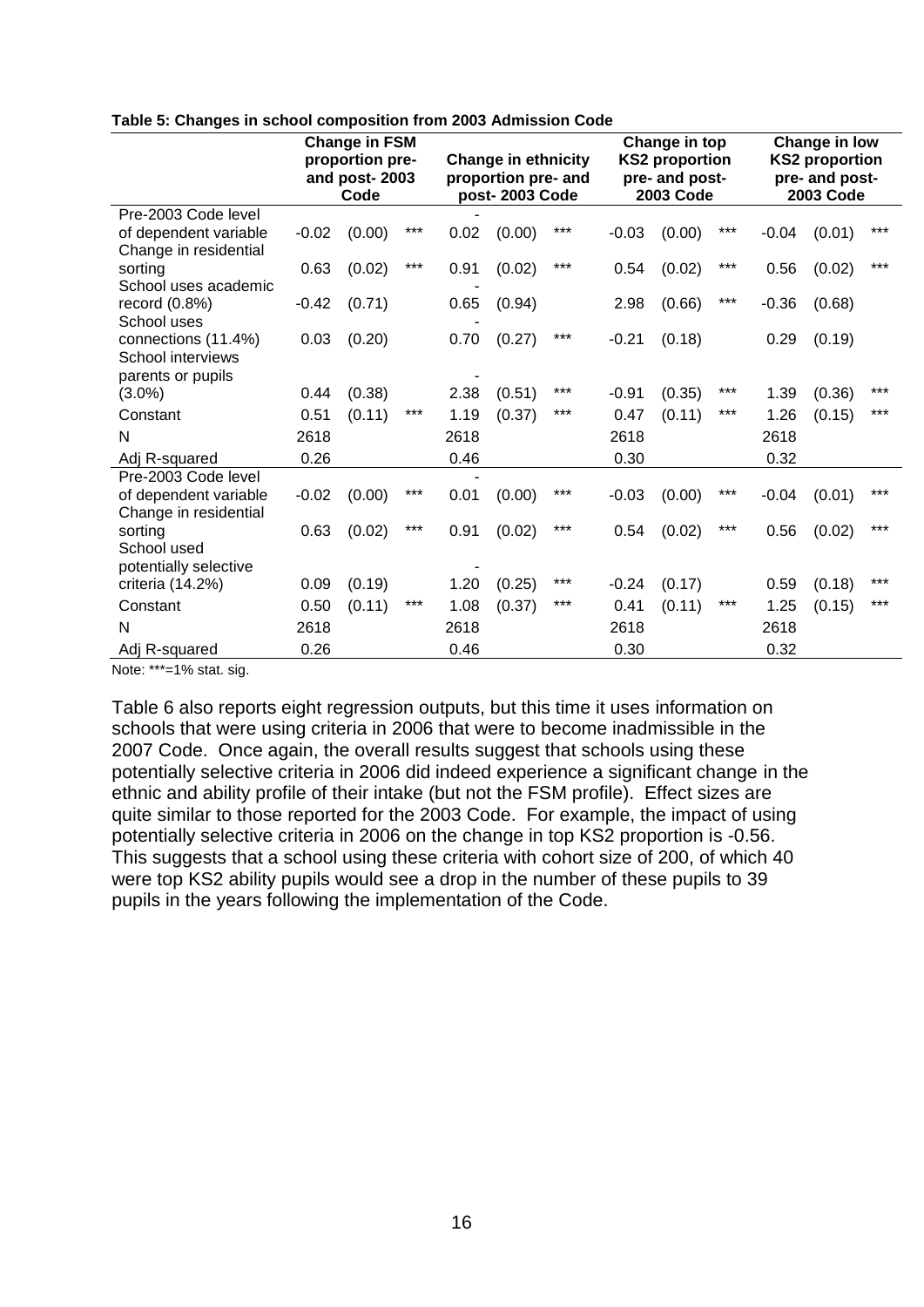|                                              | <b>Change in FSM</b> |                                          |       |         |                                                                     |        |         |                                                                   |        |                                                                   |        |       |  |  |
|----------------------------------------------|----------------------|------------------------------------------|-------|---------|---------------------------------------------------------------------|--------|---------|-------------------------------------------------------------------|--------|-------------------------------------------------------------------|--------|-------|--|--|
|                                              |                      | proportion pre-<br>and post-2007<br>Code |       |         | <b>Change in ethnicity</b><br>proportion pre- and<br>post-2007 Code |        |         | <b>Change in top KS2</b><br>proportion pre- and<br>post-2007 Code |        | <b>Change in low KS2</b><br>proportion pre- and<br>post-2007 Code |        |       |  |  |
| Pre-2007 Code level                          |                      |                                          |       |         |                                                                     |        |         |                                                                   |        |                                                                   |        |       |  |  |
| of dependent                                 |                      |                                          |       |         |                                                                     |        |         |                                                                   |        |                                                                   |        |       |  |  |
| variable                                     | 0.03                 | (0.01)                                   | ***   | 0.00    | (0.00)                                                              |        | 0.02    | (0.00)                                                            | ***    | $-0.05$                                                           | (0.01) | $***$ |  |  |
| Change in                                    |                      |                                          |       |         |                                                                     |        |         |                                                                   |        |                                                                   |        |       |  |  |
| residential sorting                          | 0.68                 | (0.02)                                   | $***$ | 0.89    | (0.02)                                                              | ***    | 0.56    | (0.02)                                                            | $***$  | 0.60                                                              | (0.02) | $***$ |  |  |
| Parental                                     |                      |                                          |       |         |                                                                     |        |         |                                                                   |        |                                                                   |        |       |  |  |
| commitment needed                            |                      |                                          |       |         |                                                                     |        |         |                                                                   | $***$  |                                                                   |        | $***$ |  |  |
| $(9.3\%)$                                    | 0.10                 | (0.24)                                   |       | $-0.57$ | (0.32)                                                              | $\ast$ | $-0.53$ | (0.24)                                                            |        | 0.58                                                              | (0.24) |       |  |  |
| Priority to children of<br>associated adults |                      |                                          |       |         |                                                                     |        |         |                                                                   |        |                                                                   |        |       |  |  |
| (3.8%)                                       | -<br>0.48            | (0.36)                                   |       | 1.04    | (0.48)                                                              | $***$  | 0.12    | (0.36)                                                            |        | $-0.16$                                                           | (0.36) |       |  |  |
| Interview required                           |                      |                                          |       |         |                                                                     |        |         |                                                                   |        |                                                                   |        |       |  |  |
| (0.3%)                                       | 1.33                 | (1.18)                                   |       | $-3.30$ | (1.58)                                                              | $***$  | $-1.52$ | (1.18)                                                            |        | $-0.45$                                                           | (1.18) |       |  |  |
| Inadmissible                                 |                      |                                          |       |         |                                                                     |        |         |                                                                   |        |                                                                   |        |       |  |  |
| supplementary info                           |                      |                                          |       |         |                                                                     |        |         |                                                                   |        |                                                                   |        |       |  |  |
| $(7.2\%)$                                    | 0.03                 | (0.27)                                   |       | $-2.01$ | (0.36)                                                              | ***    | $-0.46$ | (0.27)                                                            | $\ast$ | 0.30                                                              | (0.27) |       |  |  |
| Constant                                     | 0.94                 | (0.12)                                   | $***$ | 0.21    | (0.33)                                                              |        | $-0.34$ | (0.13)                                                            | $***$  | 1.25                                                              | (0.17) | $***$ |  |  |
| N                                            | 2695                 |                                          |       | 2695    |                                                                     |        | 2695    |                                                                   |        | 2695                                                              |        |       |  |  |
| Adj R-squared                                | 0.31                 |                                          |       | 0.44    |                                                                     |        | 0.27    |                                                                   |        | 0.34                                                              |        |       |  |  |
| Pre-2007 Code level                          |                      |                                          |       |         |                                                                     |        |         |                                                                   |        |                                                                   |        |       |  |  |
| of dependent                                 |                      |                                          |       |         |                                                                     |        |         |                                                                   |        |                                                                   |        |       |  |  |
| variable                                     | 0.03                 | (0.01)                                   | ***   | 0.00    | (0.00)                                                              |        | 0.02    | (0.00)                                                            | ***    | $-0.04$                                                           | (0.01) | ***   |  |  |
| Change in                                    |                      |                                          |       |         |                                                                     |        |         |                                                                   |        |                                                                   |        |       |  |  |
| residential sorting                          | 0.68                 | (0.02)                                   | ***   | 0.89    | (0.02)                                                              | ***    | 0.56    | (0.02)                                                            | ***    | 0.60                                                              | (0.02) | ***   |  |  |
| School uses                                  |                      |                                          |       |         |                                                                     |        |         |                                                                   |        |                                                                   |        |       |  |  |
| potentially selective                        | $\blacksquare$       |                                          |       |         |                                                                     |        |         |                                                                   |        |                                                                   |        |       |  |  |
| criteria (17.6%)                             | 0.19                 | (0.18)                                   |       | $-1.06$ | (0.24)                                                              | ***    | $-0.56$ | (0.18)                                                            | $***$  | 0.44                                                              | (0.18) | $***$ |  |  |
| Constant                                     | 0.93                 | (0.12)                                   | ***   | 0.11    | (0.33)                                                              |        | $-0.33$ | (0.13)                                                            | ***    | 1.21                                                              | (0.17) | ***   |  |  |
| N                                            | 2695                 |                                          |       | 2695    |                                                                     |        | 2695    |                                                                   |        | 2695                                                              |        |       |  |  |
| Adj R-squared                                | 0.31                 |                                          |       | 0.44    |                                                                     |        | 0.27    |                                                                   |        | 0.34                                                              |        |       |  |  |

#### <span id="page-19-0"></span>**Table 6: Change in school composition following 2007 Admissions Code**

Note: \*\*\*=1% stat. sig.; \*\*=5% stat. sig.; \*=10% stat. sig..

#### **Schools with large changes in social composition**

In the final part of this report we select a small group of schools for whom we can identify large changes in social composition in order to illustrate how changes to admissions arrangements have been implemented in practice. This is not a random sample; on the contrary we have chosen these schools with very substantial changes in intakes to highlight the wide variety of circumstances that can lead to changes in school composition. To describe changes at these schools, we have drawn on information from admissions brochures, the School Adjudicator reports, Ofsted reports and National Pupil Database. Thus our discussion of admissions criteria and practices is presented along with other changes that can be ascertained from the data available.

#### **Schools becoming less advantaged for the period**

We focus in the first instance on schools whose social composition had become much less advantaged over the period in question. The first three schools we describe here illustrate situations where we believe that the 2003 and 2007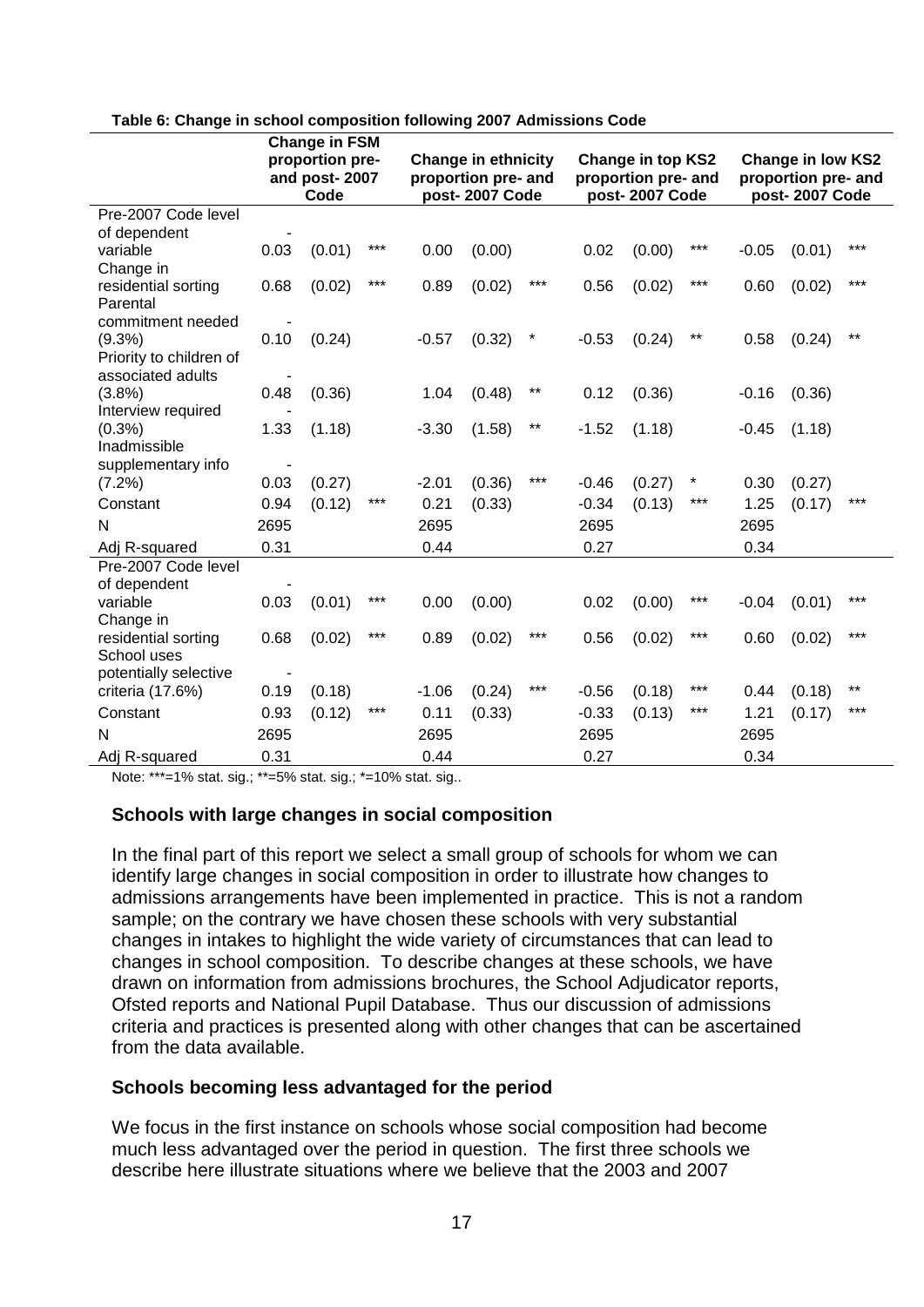Admissions Codes were critically important to the changes in social composition because they altered both the published criteria and manner in which the criteria were applied.

**School A** is a single sex voluntary-aided school that, in 2001, used parental and pupil interviews to select pupils. It also used banding that was not 'fair' but selective in that it selected more higher ability than lower ability pupils (27% from the top 25% of the ability range, 55% from the middle 50% and 18% from the lowest 25%).

The school's resulting intake in 2002 was significantly more affluent and more able than either the national average or the immediate locality. For example, free school meals eligibility amongst the 2002 year 7 cohort was just 2 percent, versus 46 percent in the immediate neighbourhood. Similarly, despite the use of banding, over two-thirds of the intake scored in the top quartile in their KS2 tests at the end of primary school and just 8 percent scored in the lowest quartile.

The school had also been subject to objections to the Office of the Schools Adjudicator in the period under investigation. The objection, in 2007, covered different aspects of the admission arrangements including for example catchment areas, siblings and children in care. The objection was upheld. The determination also required the school to check its supplementary form to ensure that it was in line with the School Admissions Code. It is also significant that the banding in place in 2008 was not in theory socially selective as it involved selecting 25% from the top 25% of the ability range, 50% from the middle 50% and 25% from the lowest 25%.

The result of these changes in the school's admissions procedures is that by 2010, 20 percent of their year 7 cohort is eligible for free school meals, a figure that is still lower than their local neighbourhood but is higher than the national average. The ability profile of the intake is still relatively advantaged, but is now a little more balanced with just under half the pupils scoring in the top quartile on KS2 and 14 percent scoring in lowest quartile.

**School B,** a voluntary-aided school, was so advantaged in its intake in 2002 that it looked almost identical to a grammar school rather than a comprehensive. Threequarters of its pupils scored in the top quartile on KS2 tests and no pupils in its year 7 intake scored in the lowest quartile. It appeared to have achieved this advantaged intake by interviewing pupils and giving priority to children of former pupils.

In 2008 the school was subject to an objection to the Office of the Schools Adjudicator which determined that one of its criteria giving priority to the children and grandchildren of a charitable foundation be removed. An objection to a newly introduced criterion, giving priority to 10% of pupils with aptitude in sport was not upheld.

In 2010 it remains one of the most advantaged 'comprehensive' schools in the country with just 3 percent of pupils eligible for free school meals. However, the ability profile of the intake is marginally more mixed, with half the pupils scoring in the top quartile in KS2 tests and 4 percent scoring in the lowest quartile.

**School C** is a foundation school that gave priority to children of former pupils and employees in 2001. Its intake had a higher average ability than the local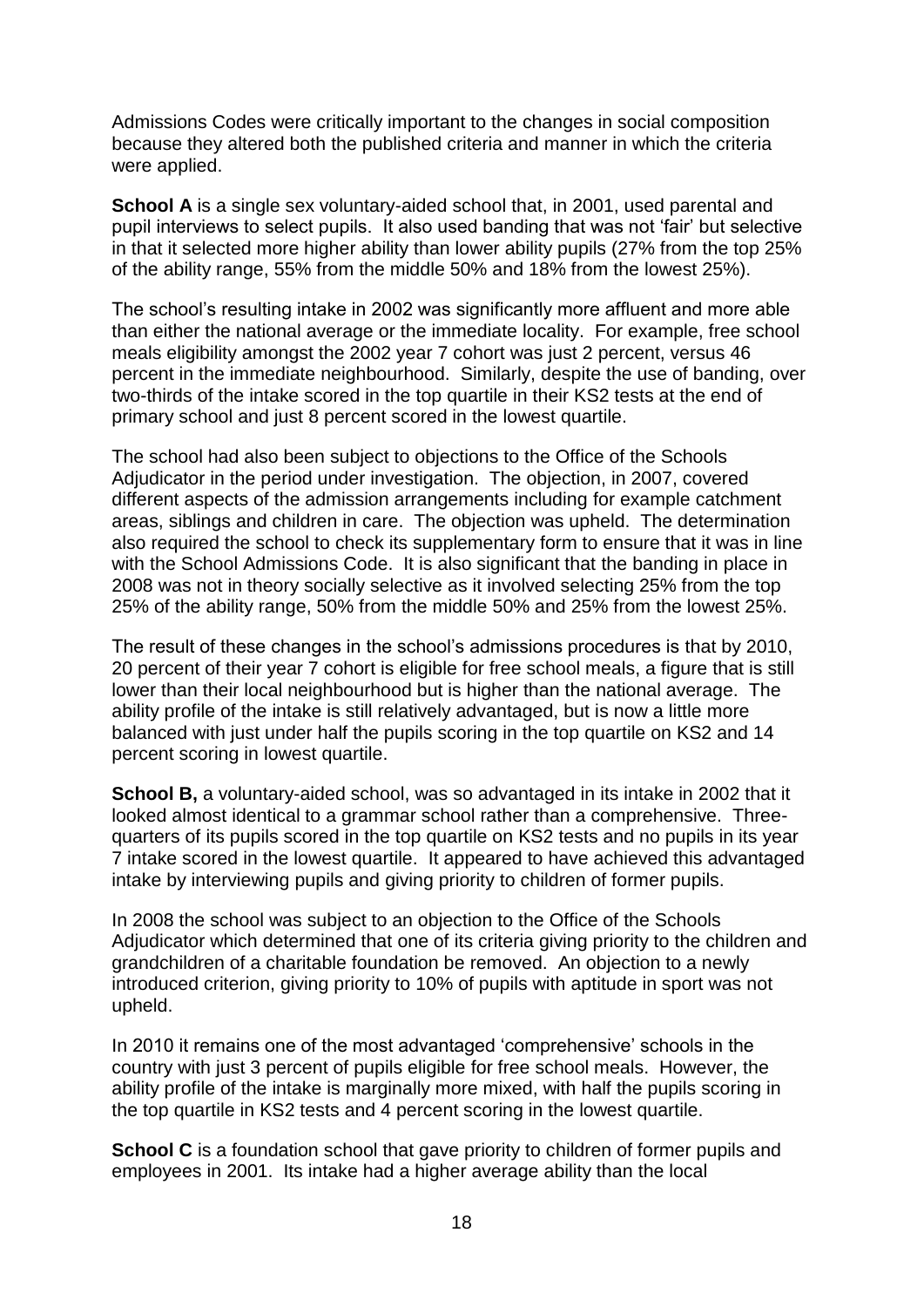neighbourhood and just 5 percent of the pupils were eligible for free school meals in 2002. An objection was made to the Office of the Schools Adjudicator in 2005 as a result of which the criterion giving priority to children of former pupils was removed.

By 2010 the ability profile of its intake is much closer to the national average. Just 7 percent of pupils are eligible for free school meals, which is below the national average but is roughly representative of the local neighbourhood.

We believe that the experiences of the following two schools in one urban authority illustrate how the Admissions Code and changes in the local schooling market can combine to produce very large changes in the social composition at schools.

**School D** is a Roman Catholic voluntary-aided school that interviewed parents and pupils and also used banding in 2001. The intake profile of the school was well above the national average and above that at every other local school, despite being located in one of the most deprived parts of London. In 2008, the school no longer interviewed parents and pupils and no longer used banding.

Interestingly, the school appears to have been impacted by the opening of Academies in the local authority, as shown in Figure 2. Although it is not possible to establish causality here, it would appear that the deterioration in the affluence of this school's intake mirrors the opening of four new Academy schools in 2004/5 onwards. The result is that by 2010 this school has an intake profile that is less able than the typical school in the local authority and is also almost exclusively non-white British ethnicity.

**School E** is a CofE voluntary-aided school that in 2001 interviewed parents and pupils and also used banding. The intake profile in 2002 was typical of the local authority, making this a relatively deprived school by national standards.

In 2008, the school no longer used interviews or banding. This school also appears to have been affected by the opening of Academies in the local authority, although its cohort size has not particularly declined. It now has a very disadvantaged ability profile of intake, with just 3 percent of pupils scoring in the top quartile in KS2 tests and almost two-thirds of pupils scoring in the lowest quartile in KS2 tests (see Figure 2). This makes it the most deprived school in a very deprived local authority.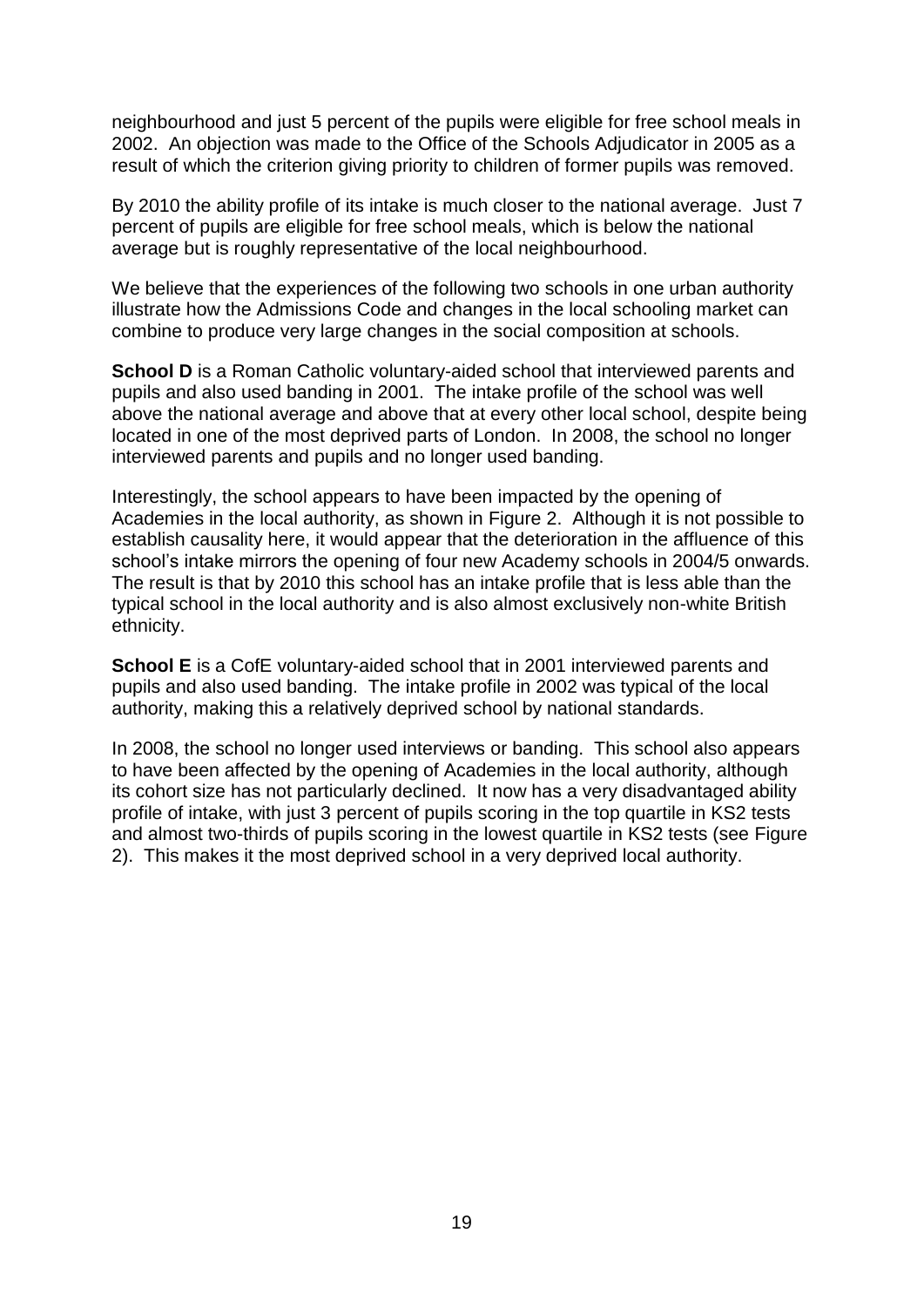

<span id="page-22-0"></span>**Figure 2: Changes in the proportion of top ability KS2 pupils in year 7 cohorts across LA** 

Key: Grey dashed lines show intakes at Community schools; black dotted lines show intakes at Academies; red thin lines show intakes at voluntary-aided schools and thick red lines show intakes at voluntary-aided schools that are discussed above.

There are other schools that have experienced large declines in their intake that we believe are largely unrelated to changes in their admissions criteria over the period.

**School F** is a voluntary-aided Roman Catholic school that has experienced a very large decline in both the size and affluence of its cohort over the period of analysis. The cohort size has shrunk from 124 in 2002 to 46 in 2010. The proportion of pupils in the top KS2 quartile has declined from 19 percent to just 7 percent by 2010.

In 2001, the school interviewed parents and pupils; by 2008, both practices had discontinued. The school has been subject to discussion regarding reorganisation of Catholic schooling at least since 2007 (as mentioned in the Ofsted report of that year). This reorganisation may have been accelerated by a decline in demand for Catholic schooling due to demographic change in the area. However, the consequence of the discussions has been that parents have been reluctant to admit their children to the school, making the proposed closure in 2011 inevitable.

**School G** is a voluntary-aided school that has also experienced a very large decline in both the size and affluence of its cohort over the period of analysis. The cohort size has shrunk from 200 in 2002 to 75 in 2010. The proportion of pupils in the top KS2 quartile shrunk from 16 percent to as low as 7 percent in 2009, although there is evidence it may now be recovering. The school was subject to admissions changes as a result of the change in the Code with the interviewing of parents and pupils being discontinued between 2001 and 2008. However, the schools demographic profile appeared to be stable until it failed an Ofsted inspection in 2004 and again in 2006. Although it did pass its 2007 Ofsted inspection, it appears that the demographic profile of the school has not yet recovered.

#### **Schools becoming more advantaged for the period**

In addition we identified schools whose social composition had become more advantaged. In this case, we would not expect to see schools that had been using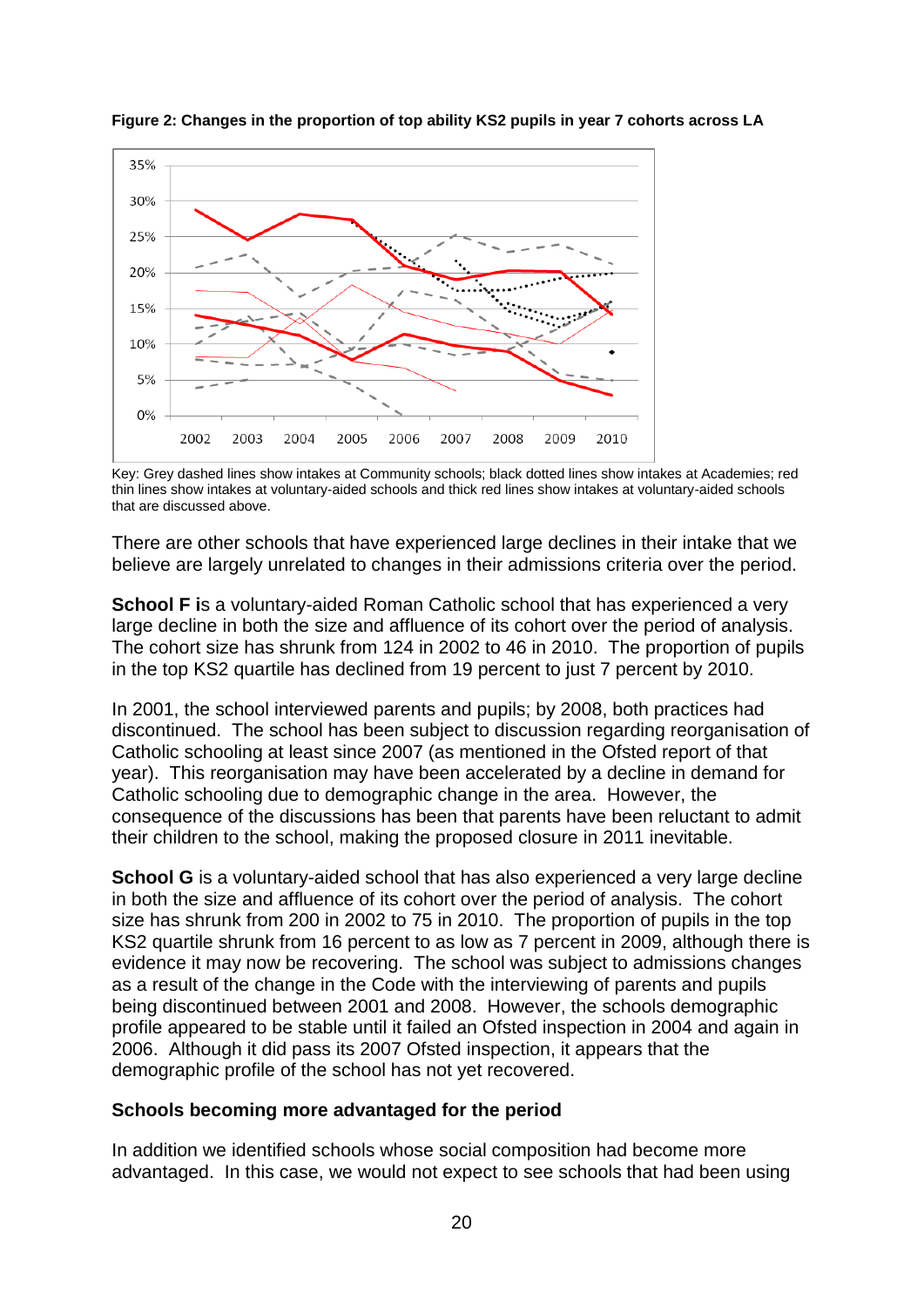admission criteria or practices that were later deemed inadmissible. Rather we might expect to see schools with admissions criteria that had been introduced with a view to obtaining a larger pool from which to select pupils via means deemed admissible. We thus focused on schools that were selecting a proportion of pupils on the basis of aptitude (or ability given the difficulties distinguishing between these concepts), or schools that used banding or random allocation.

**School H** was a community school in 2001, selecting a proportion of pupils on the basis of ability in music and sport. In 2008, it was a foundation school, responsible for its own admissions. It selected a proportion of pupils on the basis of aptitude in music and sport and also used both banding and random allocation. The school's last Ofsted report in 2010 was outstanding (it had been put in special measures in 1998).

This school now has an above average ability intake with 33 percent of pupils scoring in the top quartile nationally in 2010 compared to 6 percent in 2002. The FSM profile has also radically changed: it was one of the most deprived schools in the country in 2002 with 75% FSM and now has just 25% FSM. Whilst the local neighbourhood demographics have changed little, the school has gone from being more deprived than its immediate locale to being more affluent.

**School I**, a community school, selected a proportion of pupils in the basis of aptitude in technology in 2001 but in 2008 this was no longer in use (as its use was prohibited by Regulation). The school's Ofsted report was good in 2003 and outstanding in 2007.

This school had a very deprived intake in 2002 with 43 percent of pupils eligible for FSM and half the pupils scoring in the bottom quartile in KS2 tests. However, although there has been little change in the schools FSM proportion from around 40 percent throughout the period, the ability profile of the intake is now significantly improved, though still below the national average. In 2010, 28 percent of pupils scored in the lowest quartile in KS2.

**School J**, a foundation school, was subject to an objection to the Office of the Schools Adjudicator about its admissions arrangements in 2004. The key elements of the objection were the failure of the school to give priority to looked after children, failure to give priority to siblings and no reference being given to children with statements of special educational need. The objections were upheld. A further objection in 2006 (relating to first preference first) was not upheld. In 2008, this school used banding, but it was not used in 2001. The school was graded by Ofsted as being 'good' in 2007.

This school now has almost no white British pupils in it, reflecting the demographic changes in the immediate neighbourhood to the school. However, the increasing polarisation of this school's intake is not mirrored across the city as a whole, where secondary schools are actually becoming marginally more integrated (albeit from very high levels of segregation). The index of dissimilarity of white British ethnicity pupils has fallen from 0.67 in 2002 to 0.59 in 2010.

This is a school that had an ability profile in intake significantly below the national average with just 6 percent of its pupils scoring in the top quartile nationally and 62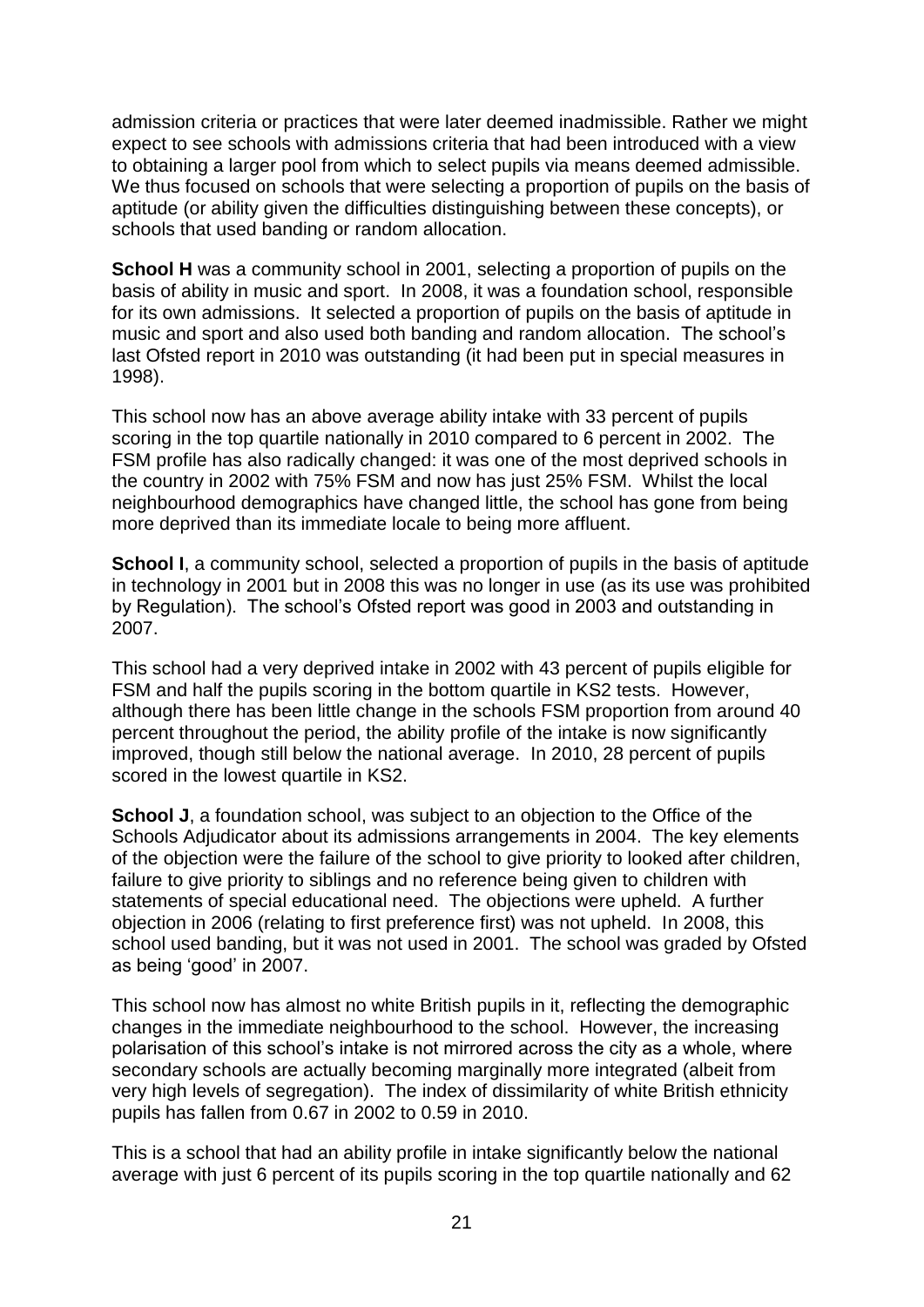<span id="page-24-0"></span>percent of the pupils scoring in the lowest quartile. This was actually largely representative of the immediate neighbourhood. The ability profile of the school has improved so that in 2010 14 percent of pupils scored in the top quartile nationally and 38 percent in the lowest quartile. This is still well below the national average, but still largely reflects the local community. This data appear to show how a school can experience large changes in its profile if the local area changes.

## **Discussion**

This research has shown that the 2003 and 2007 School Admissions Codes appear to have been at least in part responsible for changes in social composition of pupils at schools with criteria and arrangements that were subsequently deemed inadmissible. Although the average impact is relatively small, the direction of the impact is consistent with the observation that school segregation across England in terms of all the social metrics has declined a little at the same time that regulations were tightening. The fact that these changes in school composition occurred over the same period that saw increasingly tight regulation did not mean that we could automatically attribute them to the introduction and progressive strengthening of the Codes. But, once we had controlled for changes in neighbourhood composition the association held.

It was a reasonable expectation that no association would be found between the increasing regulation and the intake of schools given that many factors affect the composition of a school's population other than their admission arrangements. Factors include those parts of the codes to do with subsidised travel and choice advice. Equally important may be changes in the organisation of schools in an area including mergers and closures. Not least will be changes in the local perception of schools which may be precipitated by Ofsted assessments, or high profile incidents, or changing relations between staff and parents. In addition, if schools have a strong incentive to manipulate their intakes, their response to regulations that outlaw previous suspect arrangements may be to seek other ways such as making the most of currently legal means. For example, although religious schools are no longer able to interview parents to determine religious adherence, they could use information contained in Supplementary Information Forms to modify their intake if they so wish.

Contrary to expectations, school type was not strongly associated with change in composition. Given that previous studies have shown that the admission arrangements of voluntary-aided schools offered more potential for covert selection than other types of schools and that these were progressively ruled out by regulation we had hypothesised that their intakes would have changed more than other types of school but this was not the case except in terms of ethnicity where they have become more ethnically diverse. However, amongst the schools identified with more extreme changes a significant number were foundation or voluntary-aided and so responsible for their own admissions.

What implications, if any, do these findings have for admissions policy? First, it emphasises that, if the differentiation of school intakes is a concern, then regulating admission arrangements does appear to have an impact but that how a school admits its pupils is only one of the factors determining the composition of a school's population. Relative to all contributing factors some admission arrangements can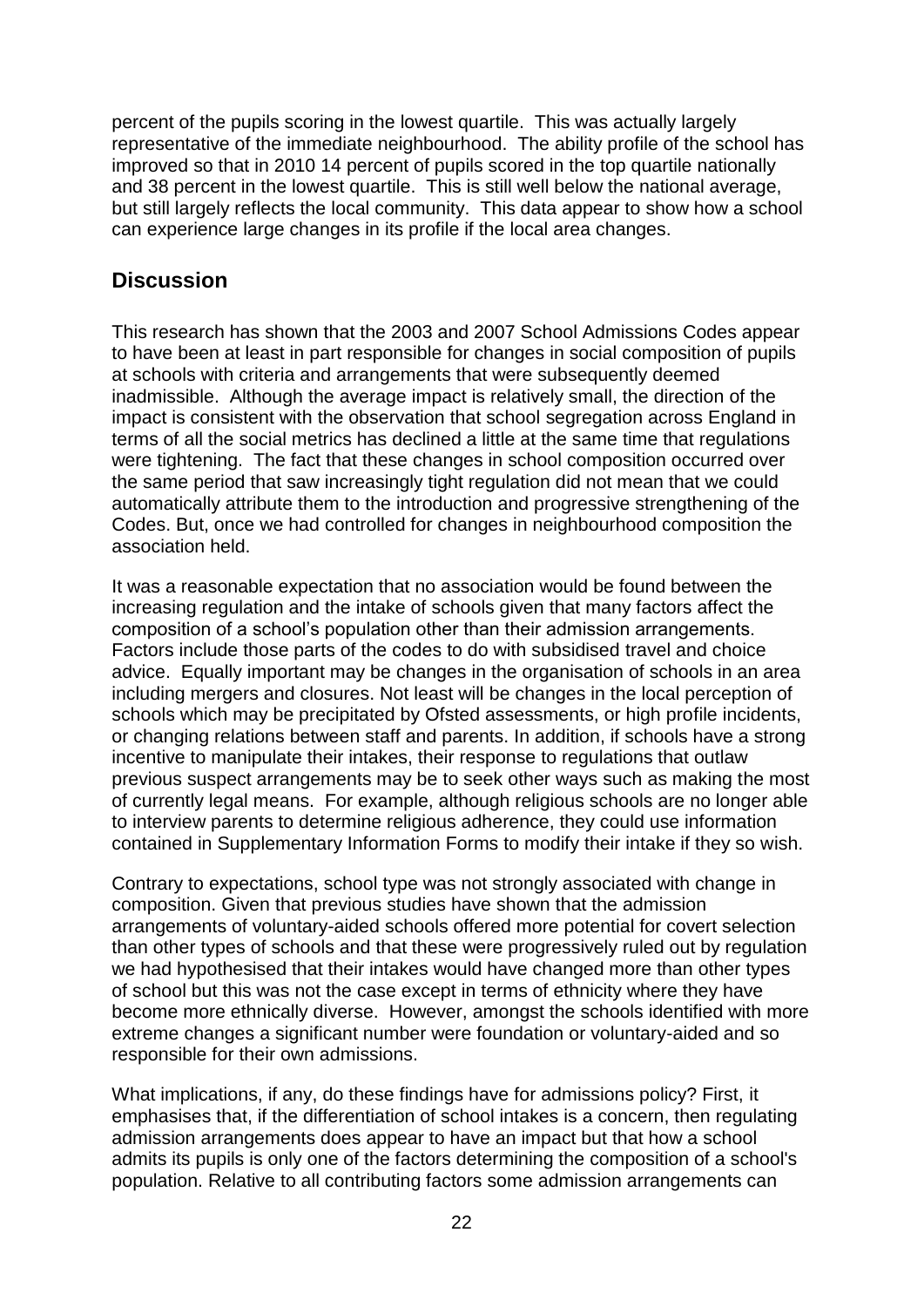<span id="page-25-0"></span>have a very small impact and others a very large impact. Policy and regulation designed to outlaw covert selection or procedural unfairness – for example, prohibiting interviews and oversubscription criteria that by default may socially select will have a relatively small effect. Those designed to balance intakes on one metric or another - for example banding across an area to achieve equal proportions of pupils from the whole attainment range, or selection by attainment as in grammar schools, or selection by lottery to randomise from all applications are likely to have a very large impact.

These issues become particularly relevant as there are likely to be more schools – in particular, academies and free schools – that have autonomy over admissions. Previous studies (West *et al.*, 2004; West *et al.*, 2011) have shown that schools that are their own admission authority are more likely to have admissions criteria that enable schools to be unfairly selective in their intakes and there is therefore a case for moving admission powers away from individual schools and putting them into the hands of an independent body that administers admissions across an area and ideally sets admissions criteria that are consistent across all schools. Moreover, if admissions were administered by an independent body, it would increase the transparency of the admissions process and ensure that decisions are not made behind closed doors with no external scrutiny.

Further tightening of the Admissions Code would also be desirable given that there is still much room for discretion in the kind of information required in supplementary information forms (SIFs). It would be helpful if what is and is not acceptable were made more explicit; indeed the Office of the Schools Adjudicator has proposed that the Department for Education with faith bodies draw up model Supplementary Information Forms (SIFs) (Office of the Schools Adjudicator, 2009).

Looking to the future the effect of new schools within an area will depend on the kinds of admission arrangements they adopt. Regulation to avoid unfair practices and, more radically, balanced intakes will be crucial. Area wide banding and random allocation offer powerful tools to achieve a maximally functioning education market and to focus competition and popularity on the quality of provision rather than the social characteristics of the intake.

## **References**

Allen, R. and West, A. (2009) Religious Schools in London: School Admissions, Religious Composition and Selectivity, *Oxford Review of Education*, 35(4) 471-494.

Allen, R. and Vignoles, A. (2007) What should an index of school segregation measure?, *Oxford Review of Education* 33(5) 643-668.

Allen, R. (2007) Allocating pupils to their nearest school: the consequences for ability and social stratification, *Urban Studies*, 44(4) 751-770.

Chamberlain, T., Rutt, S. and Fletcher-Campbell, F. (2006) *Admissions: who goes where? Messages from the statistics.* Slough: National Foundation for Educational Research.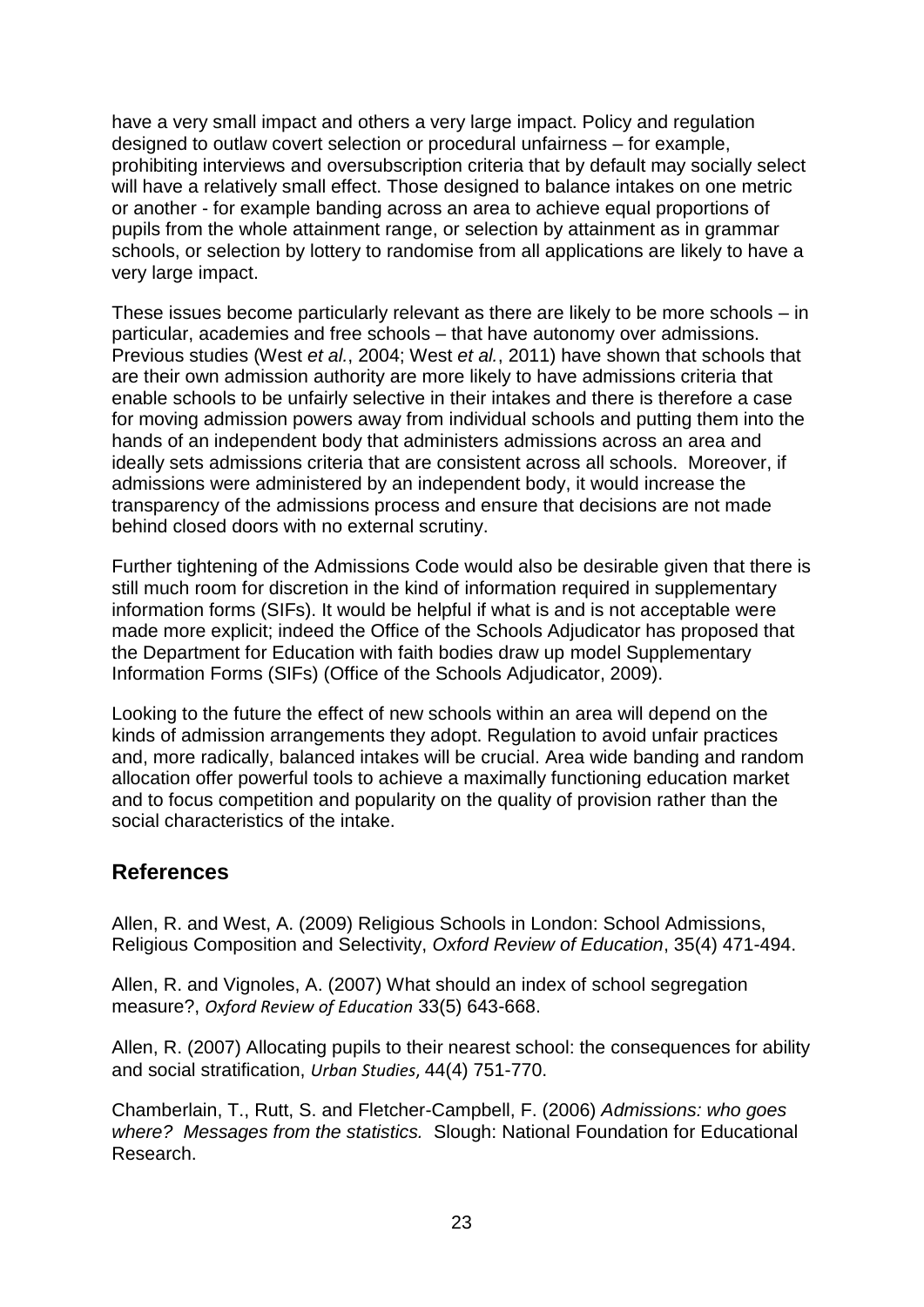Coldron, J., Tanner, E. Finch, S. Shipton, L. Wolstenholme, C. Willis, B. And Stiell, B. (2008) *Secondary School Admissions,* DCSF Research Report RR020.

Coldron, J., Cripps, C., Shipton, L. (2010) Why are English secondary schools socially segregated? *Journal of Education Policy,* 25(1) 19-35*.* 

Department for Education and Employment (1999) *Code of Practice on School Admissions,* London: DfEE.

Department for Children, Schools and Families (2009) *School Admissions Code*, London: DCSF.

Department for Children, Schools and Families (2010) *School Admissions Code*, London: DCSF.

Department for Education and Skills. (2003) *School admissions code of practice* (DfES/0031/2003).

Department for Education and Skills (2007) School Admissions Code. London: DfES.

Education and Inspections Act (2006) (c. 40) London: HMSO. Available at http://www.opsi.gov.uk/Acts/acts2006/ukpga\_20060040\_en\_1.

Gibbons, S. and Telhaj, S. (2007) *Are schools drifting apart? Intake stratification in English secondary schools,* Urban Studies, 44(7) 1281-1305.

Goldstein, H. & Noden, P. (2003) Modelling Social Segregation, *Oxford Review of Education*, 29, 225-237.

Gorard, S., Taylor, C. & Fitz, J. (2003) *Schools, Markets and Choice Policies*, London: *RoutledgeFalmer.* 

Harland, K. & Stillwell, J. (2007) *Commuting to School in Leeds: How useful is the PLASC?,* School of Geography, University of Leeds.

Harker R. (2009) *Children in Care in England: Statistics,* DfE Standard Note: *SN/SG/4470.* 

Hobbs, G. and Vignoles, A. (2009) Is children's free school meal 'eligibility' a good proxy for family income?, *British Educational Research Journal*, (forthcoming).

House of Commons Select Committee on Education and Skills (2004) *Fourth Report of the Education and Skills Committee 2003/04 Secondary Education: School Admissions HC 58-1*. London: Stationery Office.

Jenkins, S.P., Micklewright, J., Schnepf, S.V. (2008) Social segregation in secondary schools: how does England compare with other countries? *Oxford Review of Education,* 34(1)21-27*.* 

OECD (2001) *Knowledge and skills for life – first results from PISA 2000,* Paris: OECD.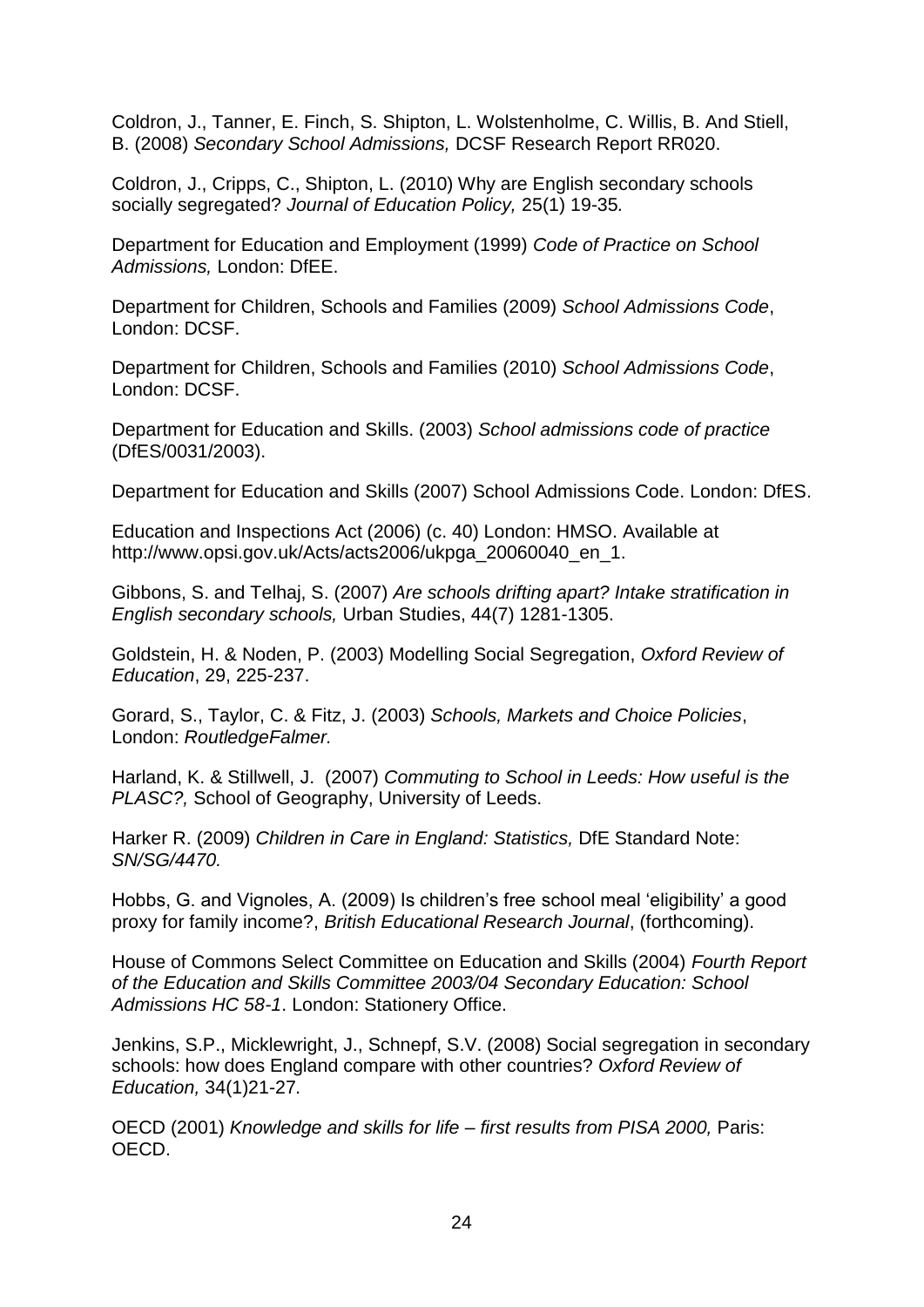OECD (2003) *Learning for tomorrow's world – first results from PISA 2003,* Paris: OECD.

Office of the Schools Adjudicator (2009) *OSA Annual Report September 2008- August 2009*, Darlington: OSA.

Stiell, B., Shipton, L., Coldron, J., Coldwell, M. (2008) *Choice Advice: An evaluation,*  DCSF Research Report RW072.

Sutton Trust (2006) *The social composition of top comprehensive schools: rates of eligibility for free schools meals at the 200 highest performing comprehensive schools*. Sutton Trust report, available at http://www.suttontrust.com/annualreports.asp.

West, A. (2005) 'Banding' and secondary school admissions: 1972-2004, *British Journal of Educational Studies*, 53(1) 19-33.

West, A. (2006) School choice, equity and social justice: The case for more control, British *Journal of Educational Studies*, 54, 1, 15-33.

West, A. and Hind, A. (2003) *Secondary school admissions in England: Exploring the extent of overt and covert selection*, London: Research and Information on State Education Trust. Available at: www.risetrust.org.uk/admissions.html.

West, A. and Pennell, H. (1997) Educational reform and school choice in England and Wales, *Education Economics*, 5, 285-306.

West, A., Barham, E. and Hind, A. (2009) *Secondary school admissions in England: Policy and practice*, London: Research and Information on State Education Trust, available at http://www.risetrust.org.uk/secondary.html.

West, A., Barham, E. and Hind, A. (2011) Secondary school admissions in England 2001 to 2008: Changing legislation, policy and practice, *Oxford Review of Education* (forthcoming).

West, A., Hind, A. & Pennell, H. (2004) School admissions and 'selection' in comprehensive schools: policy and practice, *Oxford Review of Education*, 30, 347- 369.

West, A., Pennell, H., Hind, A. (2009) Quasi-regulation and principal-agent relationships: Secondary school admissions in London, England, *Educational Management, Administration and Leadership, 37(6) 784-805.*

Woods, PA., Bagley, C. and Glatter, R. (1998) *School Choice and Competition: markets in the public interest?* London: Routledge.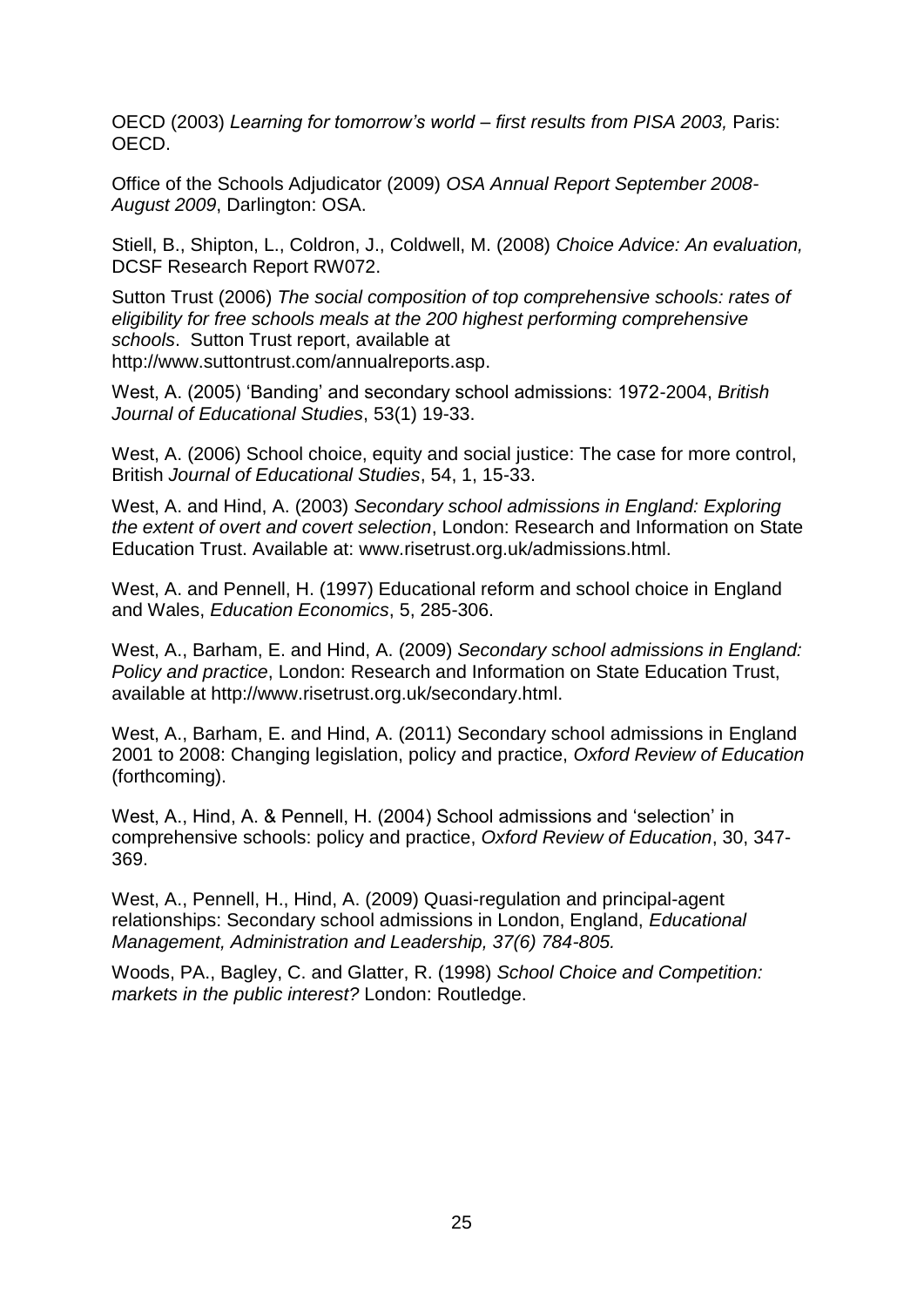## <span id="page-28-0"></span>**Endnotes**

l

If If a school is undersubscribed then all applications must be offered a place, unless the child does not meet minimum academic standards set for entry to a grammar school (see DfES, 2007).

 $\mu$ <sup>iv</sup> In a minority of cases criteria for September 2002 were used.

<sup>v</sup> In England in January 2008 according to the then DCSF figures there were 3140 secondary schools (excluding middle deemed secondary); our figure was 3134 the difference being due to school closures. Our sample of academies was higher than in January 2008 (94 compared with 83) and the number of city technology colleges lower (3 compared with 5). Schools were classified according to their status on 1 September 2008 (see West et al., 2009).

vi In 2008/09 there were 2,879,560 pupils in maintained secondary schools

[\(http://www.dcsf.gov.uk/rsgateway/DB/SFR/s000918/index.shtml.](http://www.dcsf.gov.uk/rsgateway/DB/SFR/s000918/index.shtml) Excel sheet 1: Table 1.1.) and of these 24,900 were in care (Harker 2009)

(http://www.parliament.uk/briefingpapers/commons/lib/research/briefings/snsg-04470.pdf).

i See School Admissions Code 2007 (DfES, 2007) para 1.72; para 1.101; para 1.102.

<sup>&</sup>lt;sup>ii</sup> Only 0.8% of the families with children transferring to secondary school in the 15 case study LAs had any contact with a Choice Adviser and only about half (0.4%) were in a target group. But even the 0.4% of targeted parents were not all helped to gain access to high performing popular schools. Of those parents from socially disadvantaged backgrounds who wanted such access, some did not fit the over subscription criteria and the role of the Choice Adviser was to reassure them about the less popular schools for which they qualified.